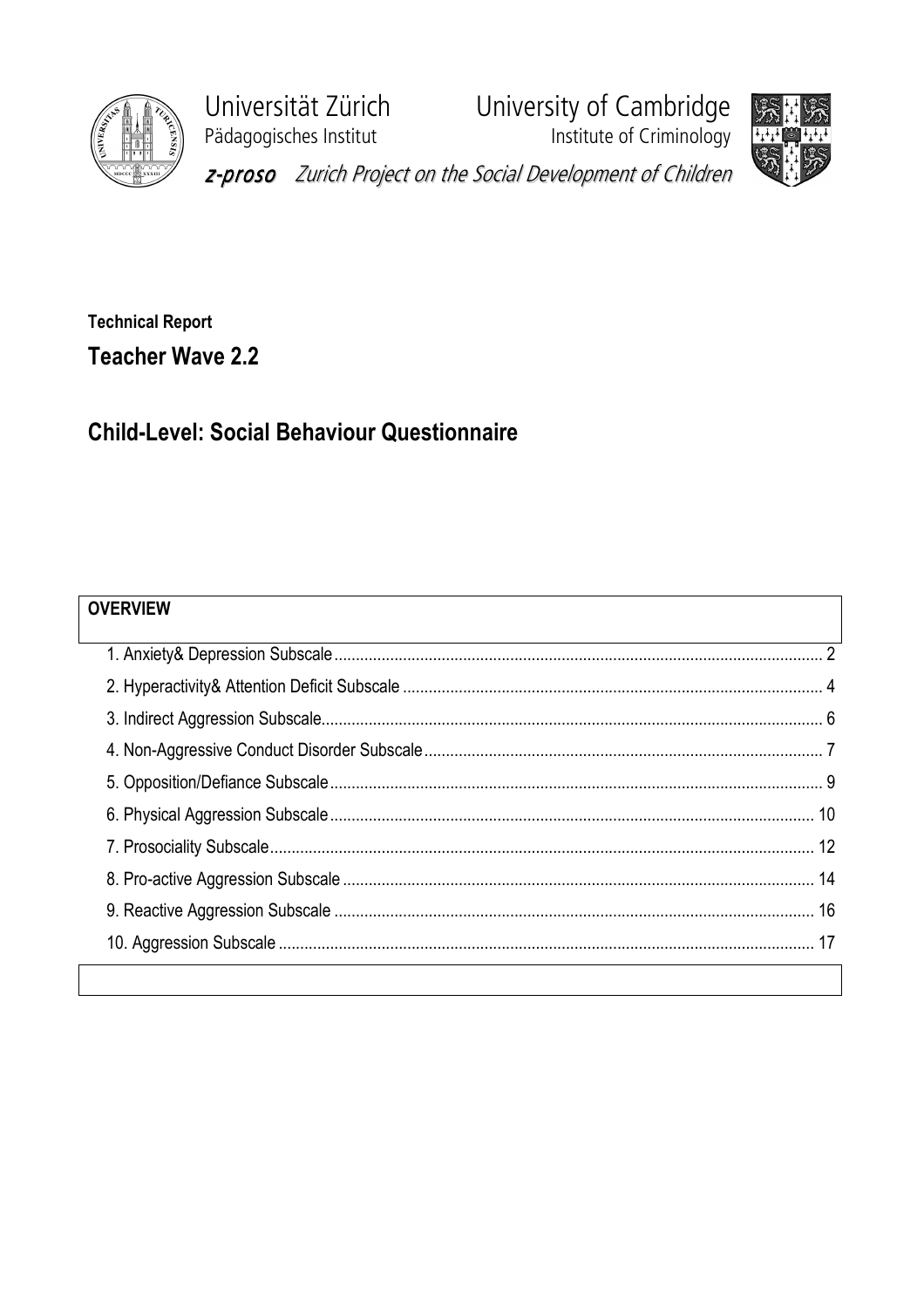|                                                      | Social Behaviour Questionnaire (Child-Level Measure)                                                                                                                                                                                                                                                                                                                                                                                                                                                                  |
|------------------------------------------------------|-----------------------------------------------------------------------------------------------------------------------------------------------------------------------------------------------------------------------------------------------------------------------------------------------------------------------------------------------------------------------------------------------------------------------------------------------------------------------------------------------------------------------|
| Source/Developer •                                   | Richard E. Tremblay (Université de Montréal)<br>Tremblay, R. E., Loeber, R., Gagnon, C., Charlebois, P., Larivee, S. & LeBlanc, M. (1991). Disruptive boys with stable and unstable<br>$\bullet$<br>high fighting behavior patterns during junior elementary school. Journal of Abnormal Child Psychology, 19, 285-300.                                                                                                                                                                                               |
| <b>Adaptations</b>                                   | In the teacher version items are organised by topics/subdimensions in order to simplify completion. Some item wordings were adapted to fit<br>the teacher's perspective. Twelve items that were not fitting the teachers perspective were skipped                                                                                                                                                                                                                                                                     |
| <b>Description</b>                                   | A comprehensive assessment of the target child's social behaviour. Focuses also on prosociality, not only on problem behaviour. As<br>compared to the original scale the more recent version used in the z-proso study also allows assessing subtypes of aggression, such as<br>indirect, reactive, and instrumental aggression. This measure is also repeatedly administered to parents and – in an adapted computer-<br>based multimedia version - to the target children.                                          |
| <b>Measured</b><br>Concepts/<br><b>Subdimensions</b> | Internalising Problem Behaviour<br>1. Anxiety<br>2.<br>Depression<br>Attention-Deficit and Hyperactivity Disorder (ADHD)<br><b>Attention Deficit</b><br>3.<br>4.<br>Hyperactivity<br>Non-Aggressive Conduct Disorder<br>Non-Aggressive Conduct Disorder (Opposition, Stealing, Lying)<br>5.<br>Prosocial Behaviour<br>Prosocial Behaviour (Helping, Empathy)<br>6.<br>Aggression<br>7. Physical Aggression<br><b>Indirect Aggression</b><br>8.<br>9.<br>Instrumental Aggressions/Dominance<br>10. Reactive Aggression |
| <b>Number of Items</b>                               | 43                                                                                                                                                                                                                                                                                                                                                                                                                                                                                                                    |
| Response<br><b>Categories</b>                        | 5-point Likert scale (from "never" to "very often")                                                                                                                                                                                                                                                                                                                                                                                                                                                                   |
| <b>Item Example</b>                                  | "CHILD is worried." (Anxiety)<br>$\bullet$<br>"CHILD fidgets." (Hyperactivity)<br>$\bullet$<br>"CHILD steals at school." (Non-Aggressive CD)<br>$\bullet$<br>"CHILD kicks, bites, hits other children." (Physical Aggression)<br>$\bullet$<br>"CHILD will invite bystanders to join in a game." (Prosociality)<br>$\bullet$                                                                                                                                                                                           |
| Administration<br><b>History</b>                     | Waves 1.1, 1.2, 2.1, 2.2, 3.1, 4.1                                                                                                                                                                                                                                                                                                                                                                                                                                                                                    |
| <b>Variable Values</b>                               | $1 -$ never<br>$2 -$ rarely<br>$3 -$ partly<br>$4 -$ often<br>5 – very often<br>-1 – empty questionnaire (MISSING)                                                                                                                                                                                                                                                                                                                                                                                                    |
|                                                      | 9 - No answer \ Answer refused (MISSING)                                                                                                                                                                                                                                                                                                                                                                                                                                                                              |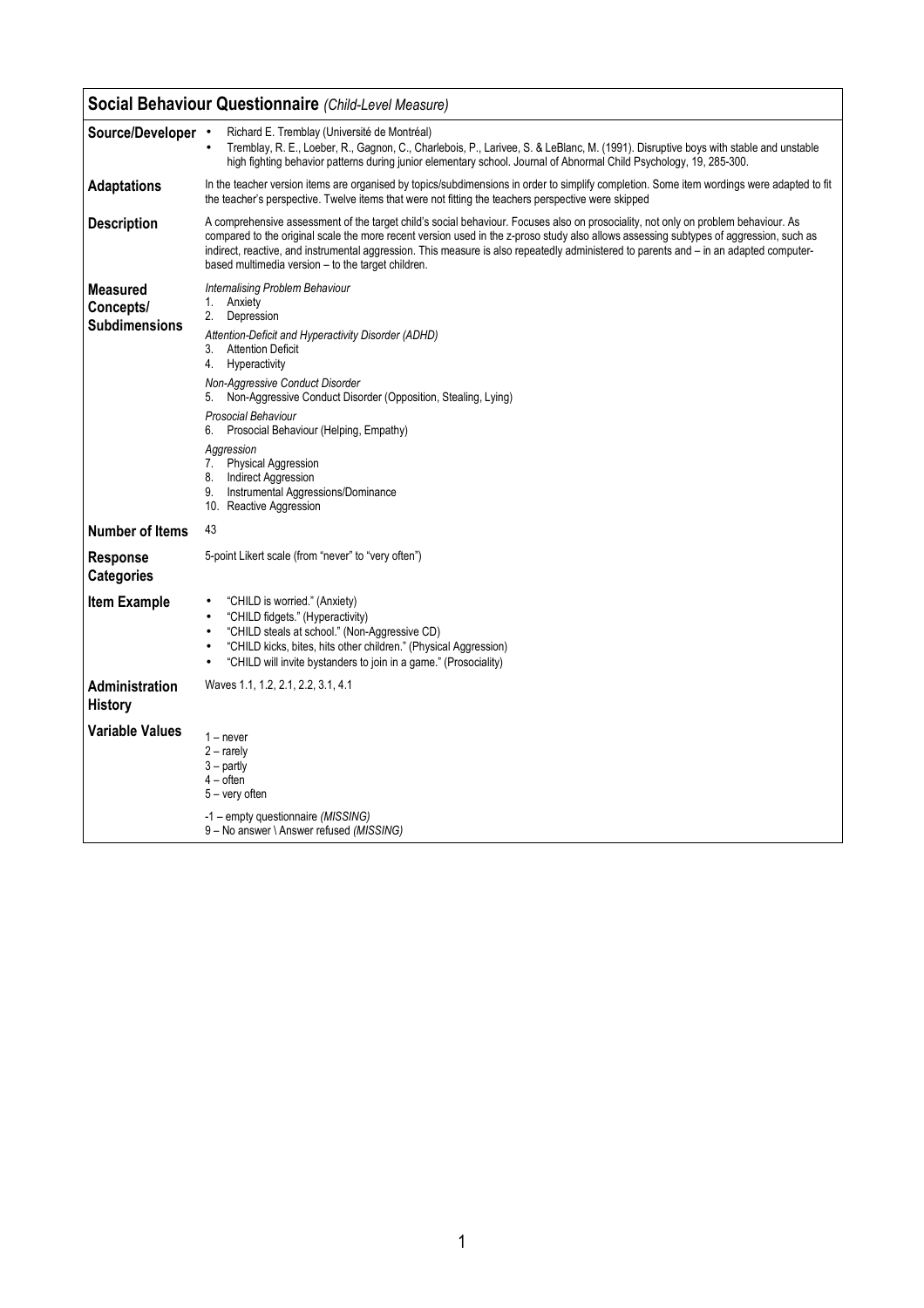| <b>Variable Wording</b>                                     | <b>Anxiety&amp; Depression Subscale</b> |                                                                            |      |                                                                                                               |                                                           |      |                 |                                                                                    |             |       |                             |
|-------------------------------------------------------------|-----------------------------------------|----------------------------------------------------------------------------|------|---------------------------------------------------------------------------------------------------------------|-----------------------------------------------------------|------|-----------------|------------------------------------------------------------------------------------|-------------|-------|-----------------------------|
| & Case Summary                                              | <b>Variable Name</b>                    | Label                                                                      |      | Wording                                                                                                       |                                                           |      |                 |                                                                                    |             |       | <b>Missings</b><br>(%)      |
|                                                             | T2.2_SBQ02                              | Anxiety/depression02                                                       |      |                                                                                                               | nervös, angespannt/<br>nervous, highstrung, tense         |      |                 |                                                                                    |             |       | 40<br>$(3.1\%)$             |
|                                                             | T2.2_SBQ03                              | Anxiety/depression03                                                       |      |                                                                                                               | furchtsam, ängstlich/                                     |      |                 |                                                                                    |             |       | 40                          |
|                                                             |                                         |                                                                            |      | fearful, anxious                                                                                              | beunruhigt, besorgt/                                      |      |                 |                                                                                    |             |       | $(3.1\%)$<br>42             |
|                                                             | T2.2 SBQ04                              | Anxiety/depression04                                                       |      | worried                                                                                                       |                                                           |      |                 |                                                                                    |             |       | $(3.2\%)$                   |
|                                                             | T2.2 SBQ05                              | Anxiety/depression05                                                       |      |                                                                                                               | traurig, depressiv/<br>unhappy, sad, depressed            |      |                 |                                                                                    |             |       | 42<br>$(3.2\%)$             |
|                                                             | T2.2 SBQ06                              | Anxiety/depression06                                                       |      |                                                                                                               | nicht so glücklich/                                       |      |                 |                                                                                    |             |       | 41                          |
|                                                             |                                         |                                                                            |      |                                                                                                               | not as happy as other children<br>fällt schwer zu freuen/ |      |                 |                                                                                    |             |       | $(3.2\%)$<br>40             |
|                                                             | T2.2 SBQ07                              | Anxiety/depression07                                                       |      |                                                                                                               | trouble enjoying himself                                  |      |                 |                                                                                    |             |       | $(3.1\%)$                   |
|                                                             | T2.2_SBQ08                              | Anxiety/depression08                                                       |      |                                                                                                               | elendig, unglücklich/<br>miserable, distressed, unhappy   |      |                 |                                                                                    |             |       | 41<br>$(3.2\%)$             |
|                                                             | Total $N = 1298$                        |                                                                            |      |                                                                                                               |                                                           |      |                 |                                                                                    |             |       |                             |
| <b>Descriptive</b>                                          | <b>Anxiety&amp; Depression Subscale</b> |                                                                            |      |                                                                                                               |                                                           |      |                 |                                                                                    |             |       |                             |
| <b>Statistics</b>                                           | Variable                                |                                                                            |      |                                                                                                               | <b>Standard</b>                                           |      |                 |                                                                                    | Item-Scale  |       | $\alpha$ If Item<br>Removed |
|                                                             | Name                                    | Label                                                                      |      | Mean                                                                                                          | Deviation                                                 |      | <b>Skewness</b> | Kurtosis                                                                           | Correlation |       | $(\alpha = .920)$           |
|                                                             | T2.2_SBQ02                              | Anxiety/depression02                                                       |      | 2.19                                                                                                          | 1.05                                                      |      | 0.55            | $-0.39$                                                                            |             | .617  | .923                        |
|                                                             | T2.2_SBQ03                              | Anxiety/depression03                                                       |      | 1.90                                                                                                          | 0.95                                                      |      | 0.88            | 0.23                                                                               |             | .663  | .917                        |
|                                                             | T2.2_SBQ04                              | Anxiety/depression04                                                       |      | 2.00                                                                                                          | 0.98                                                      |      | 0.76            | 0.02                                                                               |             | .819  | .900                        |
|                                                             | T2.2_SBQ05                              | Anxiety/depression05                                                       |      | 1.77                                                                                                          | 0.94                                                      |      | 1.13            | 0.70                                                                               |             | .851  | .897                        |
|                                                             | T2.2_SBQ06                              | Anxiety/depression06                                                       |      | 1.71                                                                                                          | 0.92                                                      |      | 1.20            | 0.83                                                                               |             | .844  | .898                        |
|                                                             | T2.2_SBQ07                              | Anxiety/depression07                                                       |      | 1.64                                                                                                          | 0.86                                                      |      | 1.27            | 1.14                                                                               |             | .742  | .909                        |
|                                                             | T2.2_SBQ08                              | Anxiety/depression08                                                       |      | 1.53                                                                                                          | 0.84                                                      |      | 1.72            | 2.89                                                                               |             | .758  | .908                        |
|                                                             | Comments:                               |                                                                            |      |                                                                                                               |                                                           |      |                 |                                                                                    |             |       |                             |
|                                                             | 1)                                      | Different means for each item indicate differents degrees of difficulties; |      |                                                                                                               |                                                           |      |                 |                                                                                    |             |       |                             |
|                                                             |                                         |                                                                            |      |                                                                                                               |                                                           |      |                 |                                                                                    |             |       |                             |
|                                                             | 2)                                      |                                                                            |      |                                                                                                               |                                                           |      |                 | Item T2.2_SBQ02 with weak item-scale-correlation and increased alpha when removed; |             |       |                             |
|                                                             | 3)                                      |                                                                            |      | Items T2.2_SBQ05 and T2.2SBQ06 with excessive skewness;                                                       |                                                           |      |                 |                                                                                    |             |       |                             |
|                                                             | 4)                                      |                                                                            |      | Items T2.2SBQ07 and T2.2_SBQ08 with excessive skewness and high kurtosis.                                     |                                                           |      |                 |                                                                                    |             |       |                             |
|                                                             |                                         |                                                                            |      |                                                                                                               |                                                           |      |                 |                                                                                    |             |       |                             |
|                                                             | <b>Anxiety&amp; Depression Subscale</b> |                                                                            |      | <b>Standard</b>                                                                                               |                                                           |      | Skew-           |                                                                                    |             | ANOVA |                             |
|                                                             | Group                                   | N                                                                          | Mean | <b>Deviation</b>                                                                                              | Min.                                                      | Max. | ness            | Kurtosis                                                                           | df          | F     | р                           |
|                                                             | Full sample                             | 1247                                                                       | 0.82 | 0.77                                                                                                          | 0                                                         | 4.00 | 1.03            | 0.97                                                                               |             |       |                             |
|                                                             | Gender                                  |                                                                            |      |                                                                                                               |                                                           |      |                 |                                                                                    | 1           | 2.45  | .118                        |
| <b>Sum Index</b><br><b>Descriptive</b><br><b>Statistics</b> | Girls                                   | 616                                                                        | 0.79 | 0.75                                                                                                          | 0                                                         | 4.00 | 1.03            | 1.18                                                                               |             |       |                             |
|                                                             | Boys                                    | 631                                                                        | 0.86 | 0.78                                                                                                          | 0                                                         | 4.00 | 1.03            | 0.79                                                                               |             |       |                             |
|                                                             | Treatment                               |                                                                            |      |                                                                                                               |                                                           |      |                 |                                                                                    | 3           | 17.33 | .000                        |
|                                                             | Control                                 | 333                                                                        | 0.61 | 0.74                                                                                                          | 0                                                         | 4.00 | 1.52            | 2.31                                                                               |             |       |                             |
|                                                             | Triple P                                | 298                                                                        | 0.76 | 0.73                                                                                                          | 0                                                         | 4.00 | 1.15            | 2.01                                                                               |             |       |                             |
|                                                             | PATHS                                   | 343                                                                        | 0.93 | 0.74                                                                                                          | 0                                                         | 4.00 | 0.82            | 0.46                                                                               |             |       |                             |
|                                                             | Combination                             | 286                                                                        | 1.00 | 0.80                                                                                                          | 0                                                         | 3.57 | 0.84            | 0.45                                                                               |             |       |                             |
|                                                             | Comments:                               |                                                                            |      |                                                                                                               |                                                           |      |                 |                                                                                    |             |       |                             |
|                                                             | 1)                                      | Number of accepted missing items: 2;                                       |      |                                                                                                               |                                                           |      |                 |                                                                                    |             |       |                             |
|                                                             | 2)<br>3)                                |                                                                            |      | Subtraction of 1 from total scale for mean computing;<br>Significant F-value for Treatment group differences; |                                                           |      |                 |                                                                                    |             |       |                             |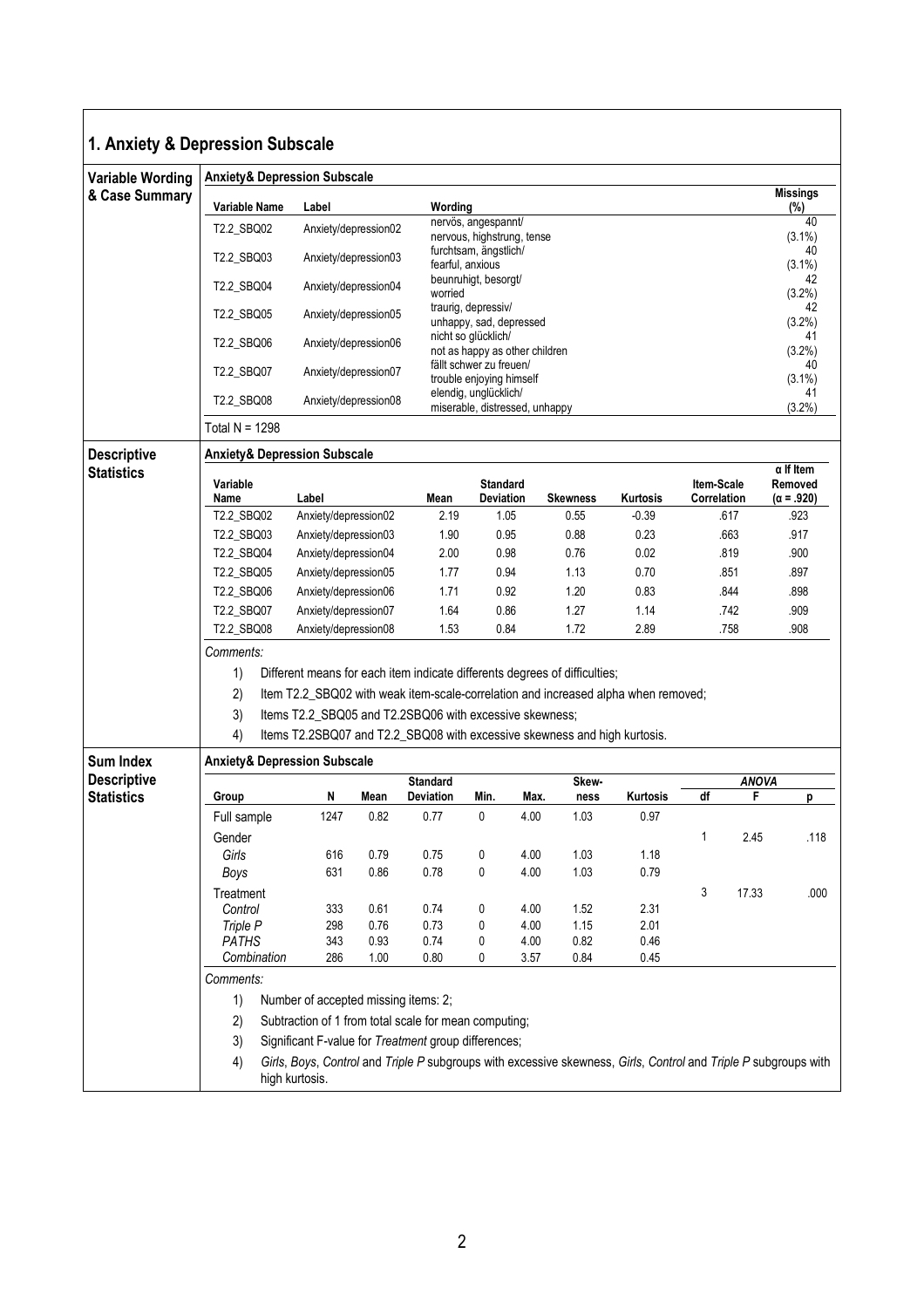| <b>Correlations with</b>   | <b>Anxiety&amp; Depression Subscale</b>                                                                                                                                |                |                |              |                      |                |            |                |              |            |
|----------------------------|------------------------------------------------------------------------------------------------------------------------------------------------------------------------|----------------|----------------|--------------|----------------------|----------------|------------|----------------|--------------|------------|
| <b>Subscales &amp; DVs</b> |                                                                                                                                                                        |                |                |              | <b>Boys</b>          |                |            | <b>Girls</b>   |              |            |
|                            | Variable                                                                                                                                                               |                | p <sup>1</sup> | N            |                      | D              | N          | r              | D            | N          |
|                            | <b>Subscales</b>                                                                                                                                                       |                |                |              |                      |                |            |                |              |            |
|                            | Teacher SBQ2.2<br><b>Total Aggression</b><br>Prosociality                                                                                                              | .373<br>$-254$ | $***$<br>$***$ | 1249<br>1247 | .360<br>$-216$       | $***$<br>$***$ | 624<br>622 | .391<br>$-297$ | ***<br>$***$ | 613<br>613 |
|                            | Parent SBQ<br>Aggression<br>Prosociality                                                                                                                               | .007<br>.008   | ns<br>ns       | 1102<br>1102 | $-0.018$<br>$-0.019$ | ns<br>ns       | 572<br>572 | .024<br>.027   | ns<br>ns     | 525<br>525 |
|                            | Child SBQ<br>Aggression<br>Prosociality                                                                                                                                | .044<br>.020   | ns<br>ns       | 1246<br>1246 | .060<br>.023         | ns<br>ns       | 630<br>630 | .009<br>.035   | ns<br>ns     | 616<br>616 |
|                            | $1***$ p<.001, ** p<.01, * p<.05, ns p>.05<br>Comments:<br>High correlation with Teacher SBQ;<br>1)<br>2)<br>No significant correlation with Parent SBQ and Child SBQ. |                |                |              |                      |                |            |                |              |            |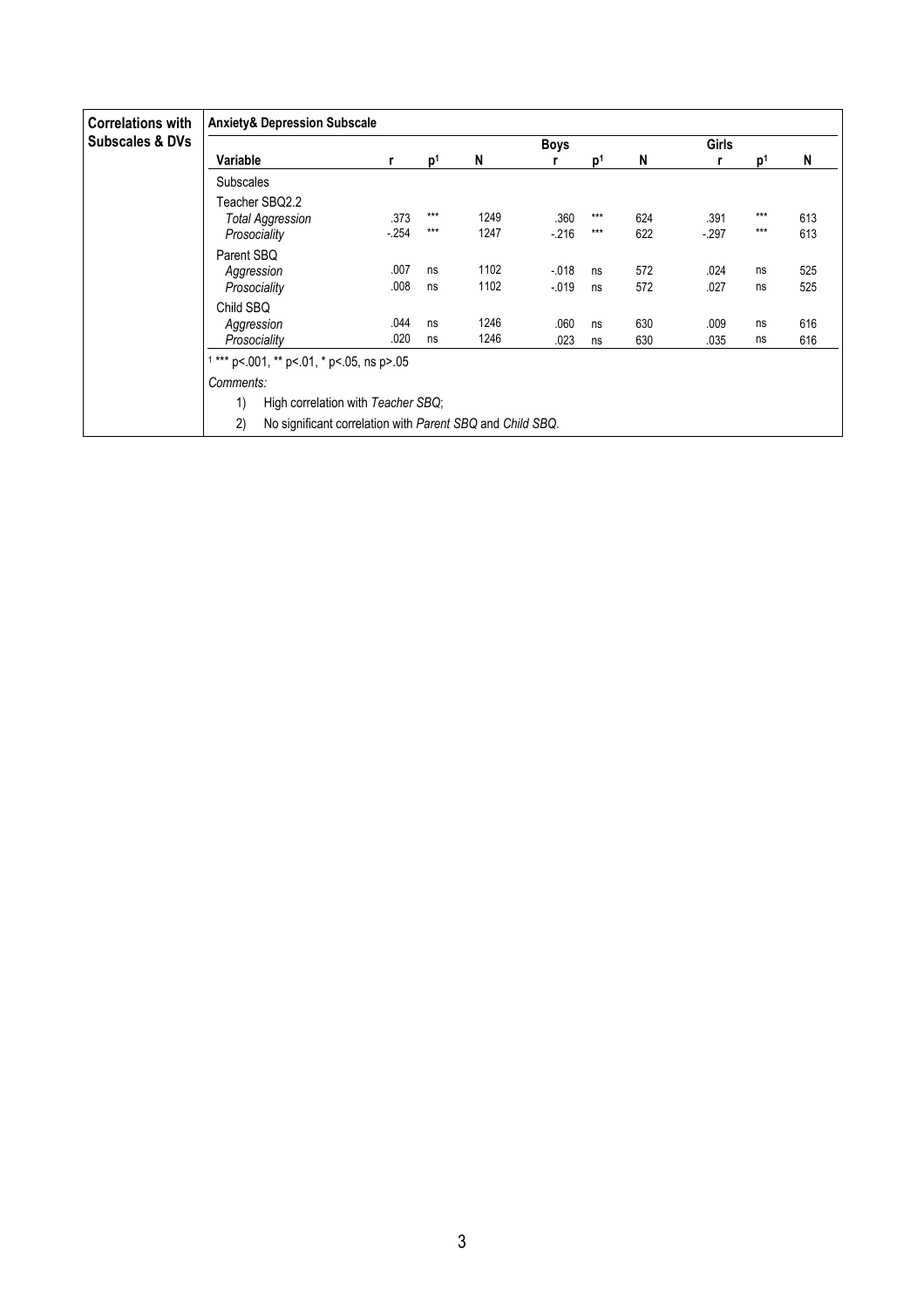## 2. Hyperactivity & Attention Deficit Subscale

| <b>Variable Wording</b> | <b>Hyperactivity &amp; Attention Deficit Subscale</b> |            |                                                                                                          |                                                         |        |                 |              |                   |              |                             |                     |
|-------------------------|-------------------------------------------------------|------------|----------------------------------------------------------------------------------------------------------|---------------------------------------------------------|--------|-----------------|--------------|-------------------|--------------|-----------------------------|---------------------|
| & Case Summary          | Variable Name                                         | Label      |                                                                                                          |                                                         |        |                 |              |                   |              |                             | <b>Missings</b>     |
|                         | T2.2_SBQ10                                            | ADHD10     |                                                                                                          | Wording<br>impulsiv/<br>impulsive                       |        |                 |              |                   |              |                             | (%)<br>41<br>(3.2%) |
|                         | T2.2_SBQ11                                            | ADHD11     |                                                                                                          | fällt schwer zu warten/<br>has difficulty awaiting turn |        |                 |              |                   |              |                             | 43<br>$(3.3\%)$     |
|                         | T2.2_SBQ12                                            | ADHD12     |                                                                                                          | unruhig, überaktiv/<br>restless, hyperactive            |        |                 |              |                   |              |                             | 40<br>$(3.1\%)$     |
|                         | T2.2_SBQ13                                            | ADHD13     |                                                                                                          | zappelig/<br>fidgets                                    |        |                 |              |                   |              |                             | 40<br>$(3.1\%)$     |
|                         | T2.2_SBQ14                                            | ADHD14     |                                                                                                          | nicht einer Sache widmen/<br>cannot settle to anything  |        |                 |              |                   |              |                             | 43<br>(3.3%)        |
|                         | T2.2_SBQ15                                            | ADHD15     |                                                                                                          | ablenken/<br>distractible                               |        |                 |              |                   |              |                             | 41<br>$(3.2\%)$     |
|                         | T2.2_SBQ16                                            | ADHD16     |                                                                                                          | nicht konzentrieren/<br>can't concentrate               |        |                 |              |                   |              |                             | 40<br>$(3.1\%)$     |
|                         | T2.2_SBQ17                                            | ADHD17     |                                                                                                          | unaufmerksam/<br>inattentive                            |        |                 |              |                   |              |                             | 42<br>(3.2%)        |
|                         | Total $N = 1298$                                      |            |                                                                                                          |                                                         |        |                 |              |                   |              |                             |                     |
| <b>Descriptive</b>      | <b>Hyperactivity &amp; Attention Deficit Subscale</b> |            |                                                                                                          |                                                         |        |                 |              |                   |              |                             |                     |
| <b>Statistics</b>       |                                                       |            |                                                                                                          | <b>Standard</b>                                         |        |                 |              | <b>Item-Scale</b> |              | $\alpha$ If Item<br>Removed |                     |
|                         | Variable Name                                         | Label      | Mean                                                                                                     | Deviation                                               |        | <b>Skewness</b> | Kurtosis     | Correlation       |              | $(\alpha = .942)$           |                     |
|                         | T2.2_SBQ10                                            | ADHD10     | 2.04                                                                                                     | 1.11                                                    |        | 0.87            | $-0.08$      |                   | .715         | .940                        |                     |
|                         | T2.2_SBQ11                                            | ADHD11     | 2.05                                                                                                     | 1.12                                                    |        | 0.87            | $-0.02$      |                   | .706         | .941                        |                     |
|                         | T2.2_SBQ12                                            | ADHD12     | 1.89                                                                                                     | 1.08                                                    |        | 1.12            | 0.46         |                   | .817         | .933                        |                     |
|                         | T2.2_SBQ13                                            | ADHD13     | 1.81                                                                                                     | 1.07                                                    |        | 1.29            | 0.89         |                   | .783         | .935                        |                     |
|                         | T2.2_SBQ14                                            | ADHD14     | 2.04                                                                                                     | 1.13                                                    |        | 0.90            | $-0.01$      |                   | .845         | .931                        |                     |
|                         | T2.2_SBQ15                                            | ADHD15     | 2.25                                                                                                     | 1.20                                                    |        | 0.69            | $-0.42$      |                   | .839         | .931                        |                     |
|                         | T2.2_SBQ16                                            | ADHD16     | 2.16                                                                                                     | 1.16                                                    |        | 0.82            | $-0.13$      |                   | .837         | .932                        |                     |
|                         | T2.2_SBQ17                                            | ADHD17     | 2.16                                                                                                     | 1.13                                                    |        | 0.72            | $-0.28$      |                   | .801         | .934                        |                     |
|                         | Comments:<br>1)<br>2)                                 |            | High alpha-value and item-scale-correlation;<br>Items T2.2_SBQ12 and T2.2_SBQ13 with excessive skewness. |                                                         |        |                 |              |                   |              |                             |                     |
| Sum Index               | <b>Hyperactivity&amp; Attention Deficit Subscale</b>  |            |                                                                                                          |                                                         |        |                 |              |                   |              |                             |                     |
| <b>Descriptive</b>      |                                                       |            |                                                                                                          | <b>Standard</b>                                         |        |                 | Skew-        |                   |              | <b>ANOVA</b>                |                     |
| <b>Statistics</b>       | Group                                                 | N          | Mean                                                                                                     | <b>Deviation</b>                                        | Min.   | Max.            | ness         | Kurtosis          | df           | F                           | p                   |
|                         | Full sample                                           | 1245       | 1.05                                                                                                     | 0.95                                                    | 0      | 4.00            | 0.85         | 0.16              |              |                             |                     |
|                         | Gender<br>Girls                                       | 614        | 0.86                                                                                                     | 0.85                                                    | 0      | 4.00            | 1.08         | 0.86              | $\mathbf{1}$ | 53.01                       | .000                |
|                         | <b>Boys</b>                                           | 631        | 1.24                                                                                                     | 1.00                                                    | 0      | 4.00            | 0.64         | $-0.26$           |              |                             |                     |
|                         | Treatment                                             |            |                                                                                                          |                                                         |        |                 |              |                   | 3            | 9.54                        | .000                |
|                         | Control                                               | 333        | 0.82                                                                                                     | 0.92                                                    | 0      | 4.00            | 1.16         | 0.77              |              |                             |                     |
|                         | Triple P                                              | 296        | 1.07                                                                                                     | 0.97                                                    | 0      | 4.00            | 0.86         | 0.24              |              |                             |                     |
|                         | <b>PATHS</b><br>Combination                           | 343<br>286 | 1.10<br>1.23                                                                                             | 0.96                                                    | 0<br>0 | 4.00            | 0.77<br>0.79 | $-0.16$<br>0.35   |              |                             |                     |
|                         |                                                       |            |                                                                                                          | 0.89                                                    |        | 4.00            |              |                   |              |                             |                     |
|                         | Comments:                                             |            |                                                                                                          |                                                         |        |                 |              |                   |              |                             |                     |
|                         | 1)                                                    |            | Number of accepted missing items: 2;                                                                     |                                                         |        |                 |              |                   |              |                             |                     |
|                         | 2)                                                    |            | Subtraction of 1 from total scale for mean computing;                                                    |                                                         |        |                 |              |                   |              |                             |                     |
|                         | 3)                                                    |            | Significant F-value for Gender and Treatment group differences;                                          |                                                         |        |                 |              |                   |              |                             |                     |
|                         | 4)                                                    |            | Girls and Control subgroups with excessive skewness.                                                     |                                                         |        |                 |              |                   |              |                             |                     |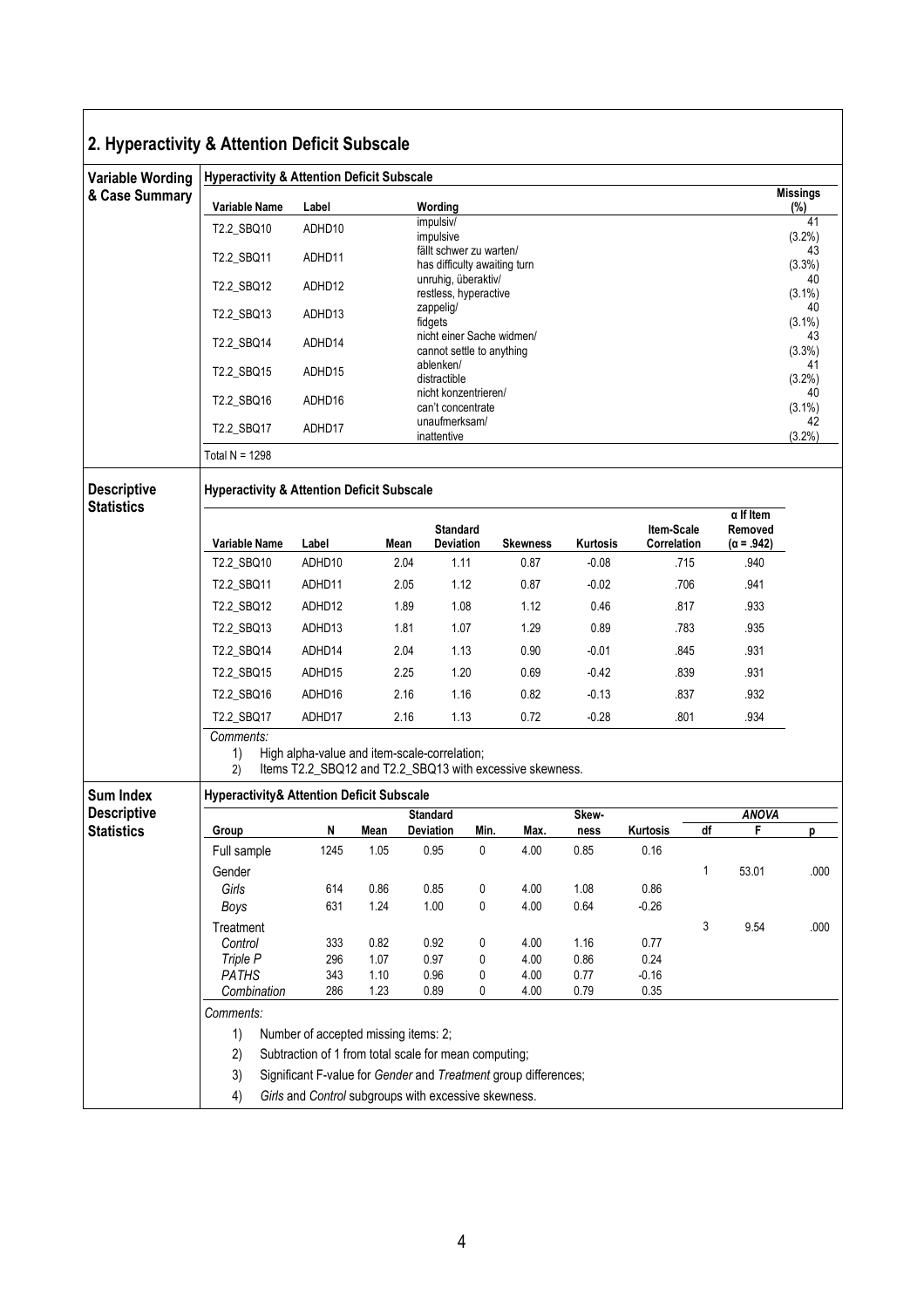| <b>Correlations with</b>   | <b>Hyperactivity&amp; Attention Deficit Subscale</b>                           |          |                |      |             |                |     |        |                |     |
|----------------------------|--------------------------------------------------------------------------------|----------|----------------|------|-------------|----------------|-----|--------|----------------|-----|
| <b>Subscales &amp; DVs</b> |                                                                                |          |                |      | <b>Boys</b> |                |     | Girls  |                |     |
| Hyperacitivty&             | Variable                                                                       |          | p <sup>1</sup> | N    |             | p <sup>1</sup> | N   |        | D <sup>1</sup> | N   |
| <b>Attention Deficit</b>   | <b>Subscales</b>                                                               |          |                |      |             |                |     |        |                |     |
|                            | Teacher SBQ2.2                                                                 |          |                |      |             |                |     |        |                |     |
|                            | <b>Total Aggression</b>                                                        | .609     | $***$          | 1247 | .595        | $***$          | 624 | .600   | ***            | 611 |
|                            | Prosociality                                                                   | $-244$   | ***            | 1245 | $-186$      | $***$          | 622 | $-205$ | ***            | 611 |
|                            | Parent SBQ                                                                     |          |                |      |             |                |     |        |                |     |
|                            | Aggression                                                                     | .105     | $***$          | 1100 | .082        | ns             | 572 | .071   | ns             | 523 |
|                            | Prosociality                                                                   | .106     | $***$          | 1100 | .080        | ns             | 572 | .074   | ns             | 523 |
|                            | Child SBO                                                                      |          |                |      |             |                |     |        |                |     |
|                            | Aggression                                                                     | .187     | ***            | 1244 | .179        | $***$          | 630 | .140   | $**$           | 614 |
|                            | Prosociality                                                                   | $-0.017$ | ns             | 1244 | .025        | ns             | 630 | .002   | ns             | 614 |
|                            | <sup>1</sup> *** p<.001, ** p<.01, * p<.05, ns p>.05                           |          |                |      |             |                |     |        |                |     |
|                            | Comments:                                                                      |          |                |      |             |                |     |        |                |     |
|                            | Significant correlations with Teacher SBQ and with Child SBQ Aggression.<br>1) |          |                |      |             |                |     |        |                |     |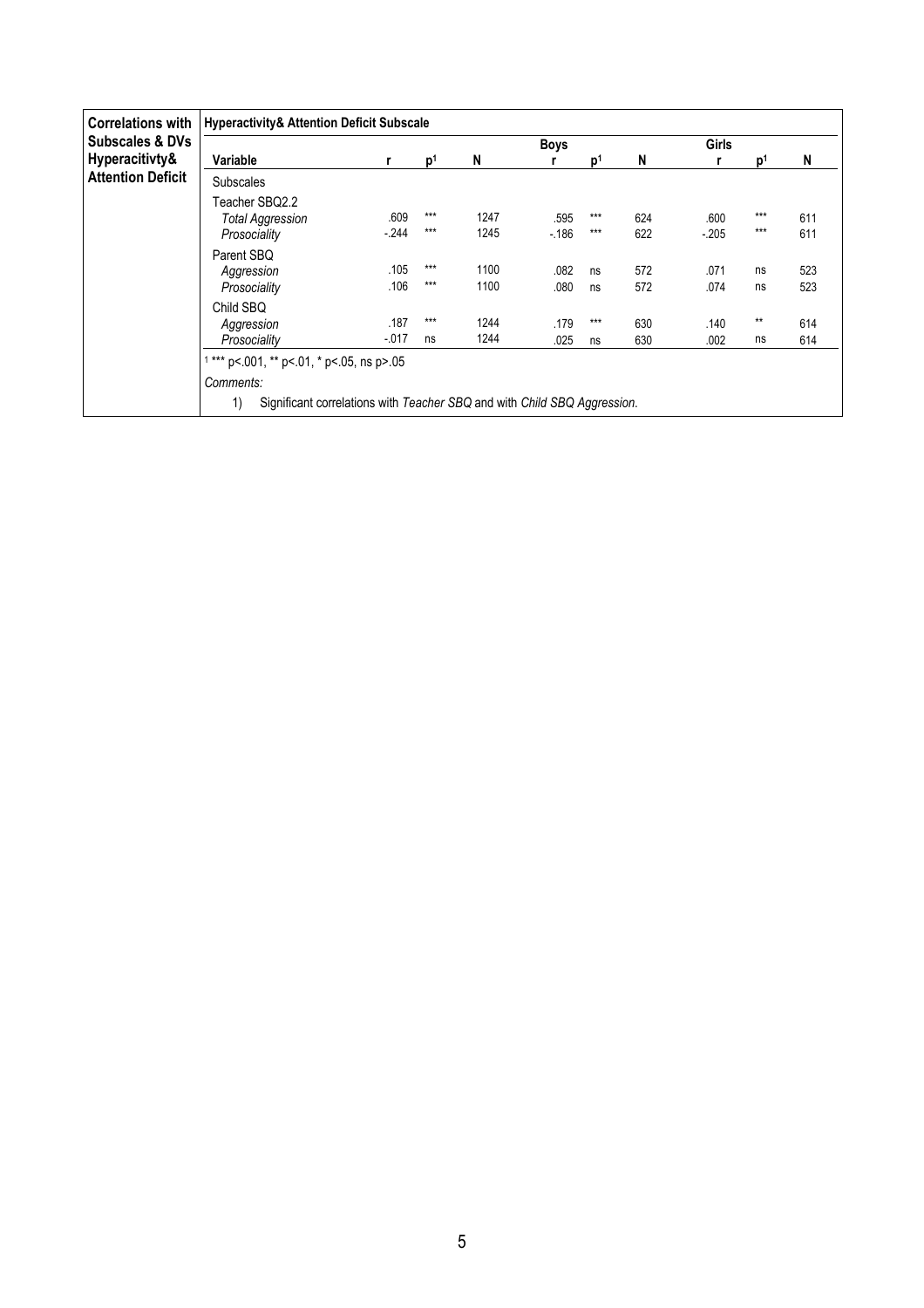## 3. Indirect Aggression Subscale

| טי                                                     |                                            |                                                                                                           |      |                  |                                                            |                  |                |          |                           |                                                  |      |
|--------------------------------------------------------|--------------------------------------------|-----------------------------------------------------------------------------------------------------------|------|------------------|------------------------------------------------------------|------------------|----------------|----------|---------------------------|--------------------------------------------------|------|
| <b>Variable Wording</b>                                | <b>Indirect Aggression Subscale</b>        |                                                                                                           |      |                  |                                                            |                  |                |          |                           |                                                  |      |
| & Case Summary                                         | Variable<br>Name                           | Label                                                                                                     |      | Wording          |                                                            |                  |                |          |                           | <b>Missings</b><br>(%)                           |      |
|                                                        | T2.2_SBQ19                                 | Ind.aggression19                                                                                          |      |                  | andere nicht mögen lassen/<br>get others to dislike        |                  |                |          |                           | 44<br>$(3.4\%)$                                  |      |
|                                                        | T2.2_SBQ21                                 | Ind.aggression21                                                                                          |      |                  | Rücken Gemeinheiten/<br>bad things behind the other's back |                  |                |          |                           | 52<br>$(4.0\%)$                                  |      |
|                                                        | T2.2_SBQ22                                 | Ind.aggression22                                                                                          |      |                  | andere ausschliessen lassen/<br>lets not be with him       |                  |                |          |                           | 53<br>$(4.1\%)$                                  |      |
|                                                        | Total $N = 1298$                           |                                                                                                           |      |                  |                                                            |                  |                |          |                           |                                                  |      |
| <b>Descriptive</b>                                     | <b>Indirect Aggression Subscale</b>        |                                                                                                           |      |                  |                                                            |                  |                |          |                           |                                                  |      |
| <b>Statistics</b>                                      | Variable<br>Name                           | Label                                                                                                     |      | Mean             | <b>Standard</b><br>Deviation                               | <b>Skewness</b>  | Kurtosis       |          | Item-Scale<br>Correlation | $\alpha$ If Item<br>Removed<br>$(\alpha = .948)$ |      |
|                                                        | T2.2_SBQ19                                 | Ind.aggression19                                                                                          |      | 1.73             | 0.96                                                       | 1.26             | 0.99           |          | .891                      | .924                                             |      |
|                                                        | T2.2_SBQ21                                 | Ind.aggression21                                                                                          |      | 1.73             | 0.96                                                       | 1.23             | 0.94           |          | .899                      | .919                                             |      |
|                                                        | T2.2_SBQ22                                 | Ind.aggression22                                                                                          |      | 1.65             | 0.93                                                       | 1.42             | 1.51           |          | .884                      | .930                                             |      |
|                                                        | Comments:                                  |                                                                                                           |      |                  |                                                            |                  |                |          |                           |                                                  |      |
|                                                        | 1)                                         | High alpha-values, high item-scale-correlations;                                                          |      |                  |                                                            |                  |                |          |                           |                                                  |      |
|                                                        | 2)                                         | All Items with excessive skewness;                                                                        |      |                  |                                                            |                  |                |          |                           |                                                  |      |
|                                                        | 1)                                         | Item T2.2_SBQ22 with high kurtosis.                                                                       |      |                  |                                                            |                  |                |          |                           |                                                  |      |
| <b>Sum Index</b>                                       | <b>Indirect Aggression Subscale</b>        |                                                                                                           |      |                  |                                                            |                  |                |          |                           |                                                  |      |
| <b>Descriptive</b>                                     |                                            |                                                                                                           |      | <b>Standard</b>  |                                                            |                  | Skew-          |          |                           | <b>ANOVA</b>                                     |      |
| <b>Statistics</b>                                      | Group                                      | N                                                                                                         | Mean | <b>Deviation</b> | Min.                                                       | Max.             | ness           | Kurtosis | df                        | F                                                | p    |
|                                                        | Full sample                                | 1239                                                                                                      | 0.71 | 0.90             | 0.00                                                       | 4.00             | 1.31           | 1.21     |                           |                                                  |      |
|                                                        | Gender                                     |                                                                                                           |      |                  |                                                            |                  |                |          | 1                         | 22.22                                            | .000 |
|                                                        | Girls                                      | 614                                                                                                       | 0.83 | 0.97             | 0.00                                                       | 4.00             | 1.13           | 0.71     |                           |                                                  |      |
|                                                        | Boys                                       | 625                                                                                                       | 0.59 | 0.81             | 0.00                                                       | 4.00             | 1.47           | 1.71     |                           |                                                  |      |
|                                                        | Treatment<br>Control                       | 329                                                                                                       | 0.50 | 0.82             | 0.00                                                       | 4.00             | 1.66           | 2.11     | 3                         | 12.62                                            | .000 |
|                                                        | Triple P                                   | 298                                                                                                       | 0.61 | 0.88             | 0.00                                                       | 4.00             | 1.51           | 1.72     |                           |                                                  |      |
|                                                        | <b>PATHS</b>                               | 343                                                                                                       | 0.86 | 0.98             | 0.00                                                       | 4.00             | 1.23           | 1.08     |                           |                                                  |      |
|                                                        | Combination                                | 281                                                                                                       | 0.85 | 0.87             | 0.00                                                       | 4.00             | 0.89           | 0.31     |                           |                                                  |      |
|                                                        | Comments:                                  |                                                                                                           |      |                  |                                                            |                  |                |          |                           |                                                  |      |
|                                                        | 1)                                         | Number of accepted missing items: 1;                                                                      |      |                  |                                                            |                  |                |          |                           |                                                  |      |
|                                                        | 2)                                         | Subtraction of 1 from total scale for mean computing;                                                     |      |                  |                                                            |                  |                |          |                           |                                                  |      |
|                                                        | 3)                                         | Significant F-value for Gender and Treatment group differences;<br>All subgroups with excessive skewness; |      |                  |                                                            |                  |                |          |                           |                                                  |      |
|                                                        | 4)<br>5)                                   | Boys, Control, Triple P and PATHS subgroups with high kurtosis.                                           |      |                  |                                                            |                  |                |          |                           |                                                  |      |
|                                                        |                                            |                                                                                                           |      |                  |                                                            |                  |                |          |                           |                                                  |      |
| <b>Correlations with</b><br><b>Subscales &amp; DVs</b> | <b>Indirect Aggression Subscale</b>        |                                                                                                           |      |                  |                                                            |                  |                |          |                           |                                                  |      |
|                                                        | Variable                                   |                                                                                                           | r    | p <sup>1</sup>   | N                                                          | <b>Boys</b><br>r | p <sup>1</sup> | N        | Girls<br>r                | p <sup>1</sup>                                   | N    |
|                                                        | <b>Subscales</b>                           |                                                                                                           |      |                  |                                                            |                  |                |          |                           |                                                  |      |
|                                                        | Teacher SBQ                                |                                                                                                           |      |                  |                                                            |                  |                |          |                           |                                                  |      |
|                                                        | <b>Total Aggression</b>                    |                                                                                                           |      | ***<br>.716      | 1241                                                       | .761             | $***$          | 618      | .761                      | $***$                                            | 618  |
|                                                        | Prosociality                               |                                                                                                           |      | $***$<br>$-217$  | 1240                                                       | $-253$           | $***$          | 617      | $-253$                    | $***$                                            | 617  |
|                                                        | Parent SBQ<br>Aggression                   |                                                                                                           |      | $***$<br>.119    | 1094                                                       | .162             | $***$          | 566      | .162                      | $***$                                            | 566  |
|                                                        | Prosociality                               |                                                                                                           |      | $***$<br>.118    | 1094                                                       | .163             | $***$          | 566      | $-0.06$                   | ns                                               | 567  |
|                                                        | Child SBQ                                  |                                                                                                           |      |                  |                                                            |                  |                |          |                           |                                                  |      |
|                                                        | Aggression                                 |                                                                                                           |      | .162<br>***      | 1238                                                       | .212             | $***$          | 624      | .212                      | $***$                                            | 624  |
|                                                        | Prosociality                               |                                                                                                           |      | .001<br>ns       | 1238                                                       | $-0.028$         | ns             | 624      | $-028$                    | ns                                               | 624  |
|                                                        | $1***$ p<.001, ** p<.01, * p<.05, ns p>.05 |                                                                                                           |      |                  |                                                            |                  |                |          |                           |                                                  |      |
|                                                        | Comments:                                  |                                                                                                           |      |                  |                                                            |                  |                |          |                           |                                                  |      |
|                                                        | 1)                                         | Significant correlations with Teacher SBQ, Parent SBQ Aggression and Child SBQ Aggression;                |      |                  |                                                            |                  |                |          |                           |                                                  |      |
|                                                        | 2)                                         | Significant correlation with Parent SBQ Prosociality disappears for Girls subgroup.                       |      |                  |                                                            |                  |                |          |                           |                                                  |      |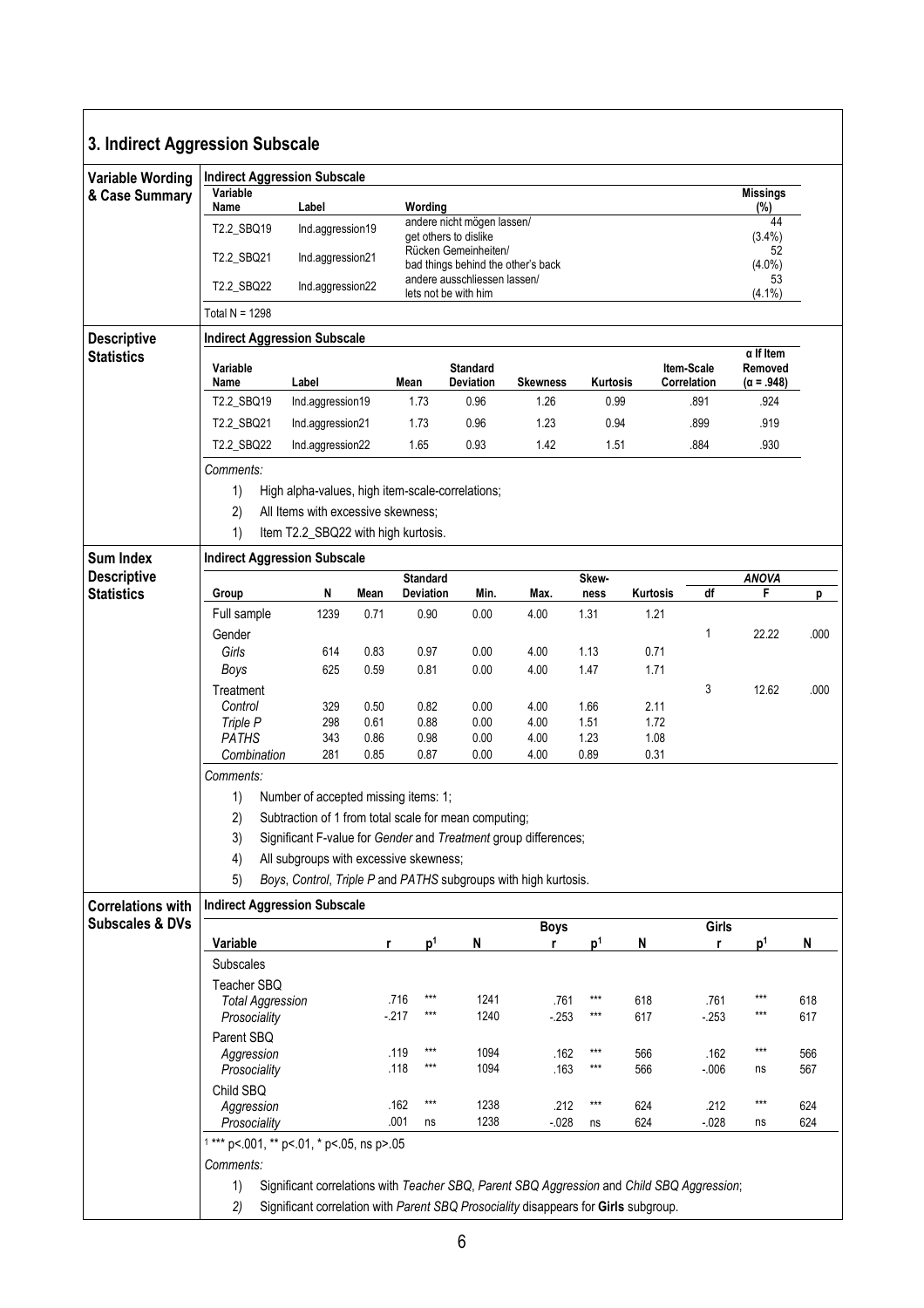| <b>Variable Wording</b>                              | Non-Aggressive Conduct Disorder Subscale |                                      |      |                                                             |                                                       |                                                                 |               |          |                           |                                                  |              |
|------------------------------------------------------|------------------------------------------|--------------------------------------|------|-------------------------------------------------------------|-------------------------------------------------------|-----------------------------------------------------------------|---------------|----------|---------------------------|--------------------------------------------------|--------------|
| & Case Summary                                       | Variable Name                            | Label                                |      | Wording                                                     |                                                       |                                                                 |               |          |                           | <b>Missings</b><br>$(\%)$                        |              |
|                                                      | T2.2_SBQ25                               | Nonaggressive25                      |      | stiehlt/                                                    |                                                       |                                                                 |               |          |                           |                                                  | 41           |
|                                                      | T2.2_SBQ26                               |                                      |      | steals                                                      | zerstört eigene Sachen/                               |                                                                 |               |          |                           | $(3.2\%)$                                        | 38           |
|                                                      |                                          | Nonaggressive26                      |      |                                                             | destroys his own things<br>Dinge in Schule kaputt/    |                                                                 |               |          |                           | $(2.9\%)$                                        | 38           |
|                                                      | T2.2 SBQ31                               | Nonaggressive31                      |      |                                                             |                                                       | destroys things belonging to his school                         |               |          |                           | $(2.9\%)$                                        |              |
|                                                      | T2.2_SBQ32                               | Nonaggressive32                      |      | erzählt Lügen/<br>tells lies, cheats                        |                                                       |                                                                 |               |          |                           | $(3.4\%)$                                        | 44           |
|                                                      | Total $N = 1298$                         |                                      |      |                                                             |                                                       |                                                                 |               |          |                           |                                                  |              |
| <b>Descriptive</b>                                   | Non-Aggressive Conduct Disorder Subscale |                                      |      |                                                             |                                                       |                                                                 |               |          |                           |                                                  |              |
| <b>Statistics</b>                                    | Variable<br>Name                         | Label                                |      | Mean                                                        | <b>Standard</b><br>Deviation                          | <b>Skewness</b>                                                 | Kurtosis      |          | Item-Scale<br>Correlation | $\alpha$ If Item<br>Removed<br>$(\alpha = .775)$ |              |
|                                                      | T2.2_SBQ25                               | Nonaggressive25                      |      | 1.10                                                        | 0.39                                                  | 4.99                                                            | 30.52         |          | .608                      | .730                                             |              |
|                                                      | T2.2 SBQ26                               | Nonaggressive26                      |      | 1.18                                                        | 0.53                                                  | 3.38                                                            | 12.59         |          | .658                      | .683                                             |              |
|                                                      | T2.2 SBQ31                               | Nonaggressive31                      |      | 1.15                                                        | 0.47                                                  | 3.90                                                            | 18.19         |          | .689                      | .681                                             |              |
|                                                      |                                          |                                      |      |                                                             |                                                       |                                                                 |               |          |                           |                                                  |              |
|                                                      | T2.2_SBQ32<br>Comments:<br>1)            | Nonaggressive32                      |      | 1.46<br>All items include only few cases for value 4 and 5; | 0.80                                                  | 1.90                                                            | 3.60          |          | .538                      | .812                                             |              |
|                                                      | 2)                                       |                                      |      |                                                             | All items with excessive skewness and high kurtosis;  |                                                                 |               |          |                           |                                                  |              |
|                                                      | Non-Aggressive Conduct Disorder Subscale |                                      |      |                                                             |                                                       |                                                                 |               |          |                           |                                                  |              |
|                                                      | Group                                    | N                                    | Mean | <b>Standard</b><br><b>Deviation</b>                         | Min.                                                  | Max.                                                            | Skew-<br>ness | Kurtosis | df                        | <b>ANOVA</b><br>F                                | p            |
|                                                      | Full sample                              | 1248                                 | 0.22 | 0.44                                                        | 0.00                                                  | 3.25                                                            | 3.11          | 12.25    |                           |                                                  |              |
|                                                      | Gender                                   |                                      |      |                                                             |                                                       |                                                                 |               |          | 1                         | 7.50                                             |              |
|                                                      | Girls                                    | 616                                  | 0.19 | 0.39                                                        | 0.00                                                  | 3.25                                                            | 3.39          | 15.29    |                           |                                                  |              |
|                                                      | Boys                                     | 632                                  | 0.26 | 0.48                                                        | 0.00                                                  | 3.25                                                            | 2.86          | 10.01    | 3                         | 6.20                                             |              |
|                                                      | Treatment<br>Control                     | 333                                  | 0.16 | 0.36                                                        | 0.00                                                  | 2.25                                                            | 2.96          | 9.58     |                           |                                                  |              |
|                                                      | Triple P                                 | 293                                  | 0.22 | 0.45                                                        | 0.00                                                  | 2.75                                                            | 2.88          | 9.60     |                           |                                                  | .006<br>.000 |
|                                                      | <b>PATHS</b>                             | 343                                  | 0.22 | 0.40                                                        | 0.00                                                  | 3.25                                                            | 3.32          | 15.11    |                           |                                                  |              |
|                                                      | Combination                              | 286                                  | 0.31 | 0.54                                                        | 0.00                                                  | 3.25                                                            | 2.86          | 9.98     |                           |                                                  |              |
|                                                      | Comments:                                |                                      |      |                                                             |                                                       |                                                                 |               |          |                           |                                                  |              |
|                                                      | 1)                                       | Number of accepted missing items: 1; |      |                                                             |                                                       |                                                                 |               |          |                           |                                                  |              |
| Sum Index<br><b>Descriptive</b><br><b>Statistics</b> | 2)<br>3)                                 |                                      |      |                                                             | Subtraction of 1 from total scale for mean computing; | Significant F-value for Gender and Treatment group differences; |               |          |                           |                                                  |              |

٦

 $\mathbf{r}$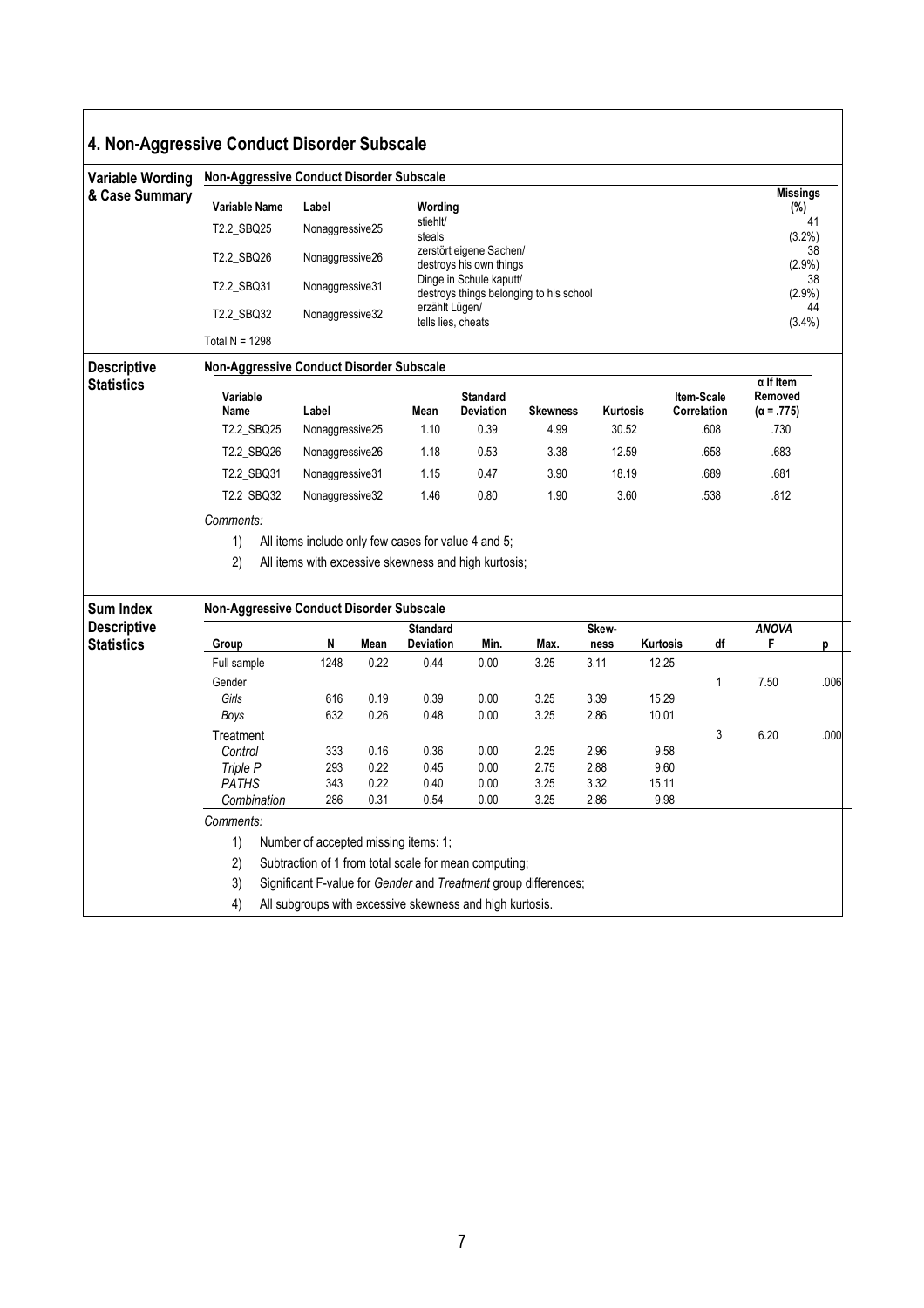| <b>Correlations with</b>   | Non-Aggressive Conduct Disorder Subscale                                                                                                                                                                                            |                |                |              |                |              |            |                |              |            |
|----------------------------|-------------------------------------------------------------------------------------------------------------------------------------------------------------------------------------------------------------------------------------|----------------|----------------|--------------|----------------|--------------|------------|----------------|--------------|------------|
| <b>Subscales &amp; DVs</b> |                                                                                                                                                                                                                                     |                |                |              | <b>Boys</b>    |              |            | Girls          |              |            |
|                            | Variable                                                                                                                                                                                                                            |                | $\mathsf{D}^1$ | N            |                | <b>D</b>     | N          |                | D            | N          |
|                            | <b>Subscales</b>                                                                                                                                                                                                                    |                |                |              |                |              |            |                |              |            |
|                            | Teacher SBQ2.2<br><b>Total Aggression</b><br>Prosociality                                                                                                                                                                           | .616<br>$-227$ | $***$<br>***   | 1250<br>1248 | .586<br>$-167$ | $***$<br>*** | 625<br>623 | .653<br>$-283$ | ***<br>$***$ | 613<br>613 |
|                            | Parent SBQ<br>Aggression<br>Prosociality                                                                                                                                                                                            | .081<br>.033   | $***$<br>ns    | 1103<br>1101 | .092<br>.080   | *<br>ns      | 573<br>574 | .037<br>.000   | ns<br>ns     | 525<br>522 |
|                            | Child SBQ<br>Aggression<br>Prosociality                                                                                                                                                                                             | .105<br>.012   | ***<br>ns      | 1247<br>1247 | .144<br>.018   | ***<br>ns    | 631<br>631 | .018<br>.037   | ns<br>ns     | 616<br>616 |
|                            | *** p <. 001, ** p <. 01, * p <. 05, ns p >. 05<br>Comments:<br>Significant correlations with Teacher SBQ;<br>1)<br>2)<br>Significant correlation with Parent SBQ Aggression and Child SBQ Aggression disappear for Girls subgroup. |                |                |              |                |              |            |                |              |            |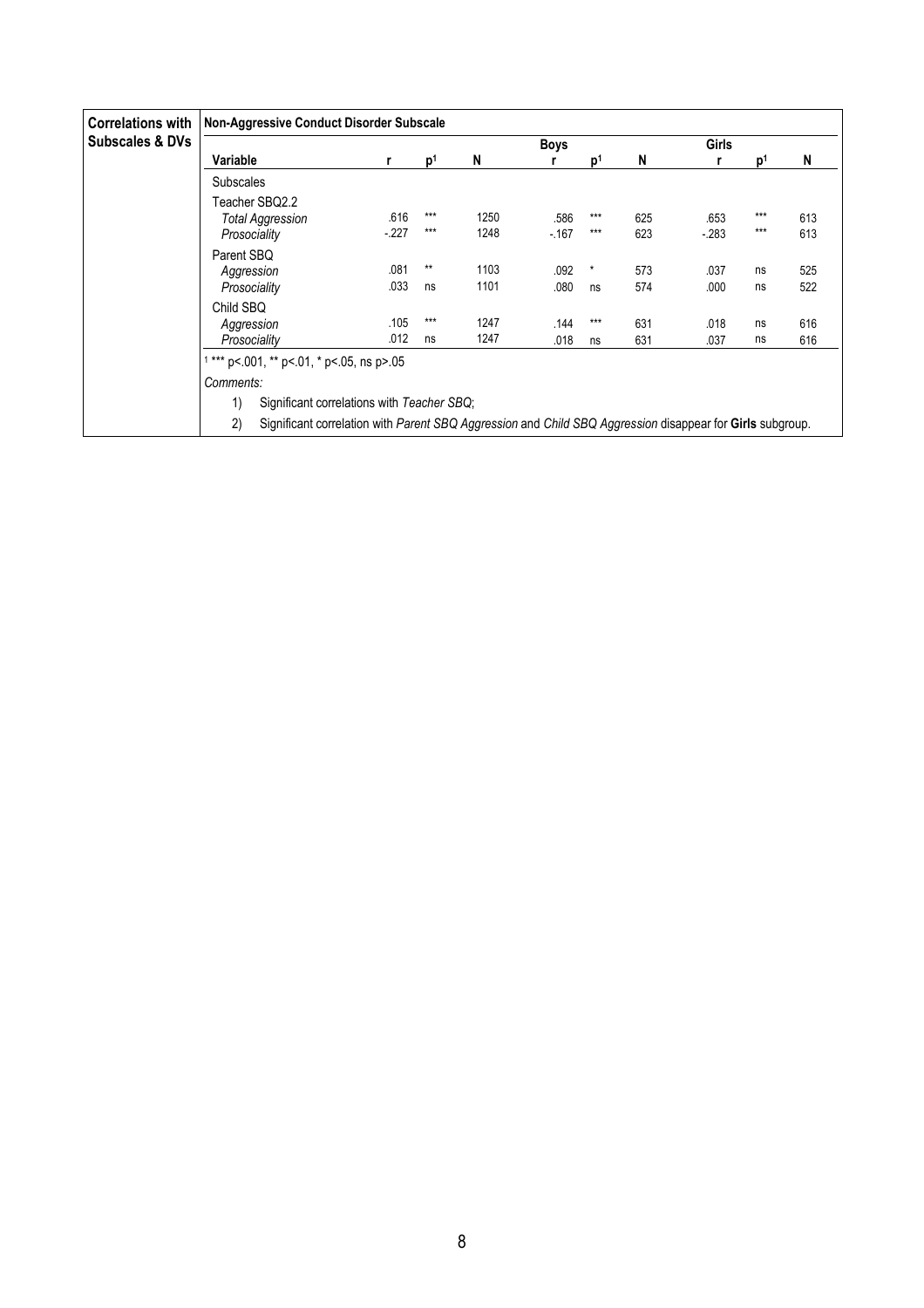| 5. Opposition / Defiance Subscale |                                            |                                                                                                                              |              |                               |                  |                 |                |                   |              |                             |      |
|-----------------------------------|--------------------------------------------|------------------------------------------------------------------------------------------------------------------------------|--------------|-------------------------------|------------------|-----------------|----------------|-------------------|--------------|-----------------------------|------|
| <b>Variable Wording</b>           | <b>Opposition Subscale</b>                 |                                                                                                                              |              |                               |                  |                 |                |                   |              |                             |      |
| & Case Summary                    | Variable<br>Name                           | Label                                                                                                                        |              | Wording                       |                  |                 |                |                   |              | <b>Missings</b><br>(%)      |      |
|                                   | T2.2 SBQ27                                 | Opposition27                                                                                                                 |              | ungehorsam/                   |                  |                 |                |                   |              | 41                          |      |
|                                   | T2.2_SBQ30                                 | Opposition30                                                                                                                 |              | disobedient<br>ignoriert Sie/ |                  |                 |                |                   |              | (3.2%)<br>39                |      |
|                                   | Total $N = 1298$                           |                                                                                                                              |              | ignores you                   |                  |                 |                |                   |              | $(3.0\%)$                   |      |
| <b>Descriptive</b>                | <b>Opposition Subscale</b>                 |                                                                                                                              |              |                               |                  |                 |                |                   |              |                             |      |
| <b>Statistics</b>                 | Variable                                   |                                                                                                                              |              |                               | <b>Standard</b>  |                 |                | <b>Item-Scale</b> |              | $\alpha$ If Item<br>Removed |      |
|                                   | Name                                       | Label                                                                                                                        | Mean         |                               | <b>Deviation</b> | <b>Skewness</b> | Kurtosis       | Correlation       |              | $(\alpha = .843)$           |      |
|                                   | T2.2_SBQ27                                 | Opposition27                                                                                                                 | 1.44         |                               | 0.77             | 1.80            | 2.88           | .532              |              |                             |      |
|                                   | T2.2_SBQ30                                 | Opposition30                                                                                                                 | 1.46         |                               | 0.78             | 1.68            | 2.20           | .532              |              |                             |      |
|                                   | Comments:<br>1)<br>2)                      | T2.2_SBQ27 and T2.2_SBQ30 include only few cases for value 4 and 5;<br>Both items with excessive skewness and high kurtosis. |              |                               |                  |                 |                |                   |              |                             |      |
| Sum Index                         | <b>Opposition Subscale</b>                 |                                                                                                                              |              |                               |                  |                 |                |                   |              |                             |      |
| <b>Descriptive</b>                | Group                                      | N                                                                                                                            |              | <b>Standard</b><br>Deviation  |                  |                 | Skew-          | Kurtosis          | df           | <b>ANOVA</b><br>F           |      |
| <b>Statistics</b>                 |                                            | 1242                                                                                                                         | Mean<br>0.45 | 0.72                          | Min.<br>0.00     | Max.<br>4.00    | ness<br>1.71   | 2.62              |              |                             | р    |
|                                   | Full sample<br>Gender                      |                                                                                                                              |              |                               |                  |                 |                |                   | $\mathbf{1}$ | 35.85                       | .000 |
|                                   | Girls                                      | 613                                                                                                                          | 0.33         | 0.62                          | 0.00             | 4.00            | 2.23           | 5.54              |              |                             |      |
|                                   | Boys                                       | 629                                                                                                                          | 0.57         | 0.79                          | 0.00             | 4.00            | 1.35           | 1.19              |              |                             |      |
|                                   | Treatment                                  |                                                                                                                              |              |                               |                  |                 |                |                   | 3            | 9.88                        | .000 |
|                                   | Control                                    | 332                                                                                                                          | 0.34         | 0.65                          | 0.00             | 3.50            | 2.10           | 4.11              |              |                             |      |
|                                   | Triple P                                   | 297                                                                                                                          | 0.42         | 0.69                          | 0.00             | 4.00            | 2.05           | 4.62              |              |                             |      |
|                                   | <b>PATHS</b>                               | 342                                                                                                                          | 0.43         | 0.69                          | 0.00             | 3.00            | 1.57           | 1.57              |              |                             |      |
|                                   | Combination                                | 284                                                                                                                          | 0.64         | 0.81                          | 0.00             | 4.00            | 1.26           | 1.21              |              |                             |      |
|                                   | Comments:                                  |                                                                                                                              |              |                               |                  |                 |                |                   |              |                             |      |
|                                   | 1)                                         | Number of accepted missing items: 0;                                                                                         |              |                               |                  |                 |                |                   |              |                             |      |
|                                   | 2)                                         | Subtraction of 1 from total scale for mean computing;                                                                        |              |                               |                  |                 |                |                   |              |                             |      |
|                                   | 3)                                         | Significant F-value for Gender and Treatment group differences;                                                              |              |                               |                  |                 |                |                   |              |                             |      |
|                                   | 4)                                         | All subgroups with excessive skewness and high kurtosis.                                                                     |              |                               |                  |                 |                |                   |              |                             |      |
| <b>Correlations with</b>          | <b>Opposition Subscale</b>                 |                                                                                                                              |              |                               |                  |                 |                |                   |              |                             |      |
| <b>Subscales &amp; DVs</b>        |                                            |                                                                                                                              |              |                               |                  | <b>Boys</b>     |                |                   | Girls        |                             |      |
|                                   | Variable                                   |                                                                                                                              | r            | p <sup>1</sup>                | N                | r               | p <sup>1</sup> | N                 | r            | p <sup>1</sup>              | N    |
|                                   | Subscales                                  |                                                                                                                              |              |                               |                  |                 |                |                   |              |                             |      |
|                                   | Teacher SBQ2.2<br><b>Total Aggression</b>  |                                                                                                                              | .619         | $***$                         | 1244             | .625            | ***            | 622               | .587         | ***                         | 610  |
|                                   | Prosociality                               |                                                                                                                              | $-0.303$     | ***                           | 1242             | $-250$          | ***            | 620               | $-298$       | ***                         | 610  |
|                                   | Parent SBQ                                 |                                                                                                                              |              |                               |                  |                 |                |                   |              |                             |      |
|                                   | Aggression                                 |                                                                                                                              | .128         | ***                           | 1098             | .157            | $***$          | 571               | .029         | ns                          | 522  |
|                                   | Prosociality                               |                                                                                                                              | $-060$       | *                             | 1096             | $-0.29$         | ns             | 572               | $-0.34$      | ns                          | 519  |
|                                   | Child SBQ                                  |                                                                                                                              |              |                               |                  |                 |                |                   |              |                             |      |
|                                   | Aggression                                 |                                                                                                                              | .163         | ***                           | 1241             | .202            | $***$          | 628               | 0.45         | ns                          | 613  |
|                                   | Prosociality                               |                                                                                                                              | $-0.029$     | ns                            | 1241             | $-0.31$         | ns             | 628               | 0.05         | ns                          | 613  |
|                                   | $1***$ p<.001, ** p<.01, * p<.05, ns p>.05 |                                                                                                                              |              |                               |                  |                 |                |                   |              |                             |      |
|                                   | Comments:                                  |                                                                                                                              |              |                               |                  |                 |                |                   |              |                             |      |
|                                   | 1)                                         | Significant correlations with Teacher SBQ;                                                                                   |              |                               |                  |                 |                |                   |              |                             |      |
|                                   | 2)                                         | Significant correlations with Parent SBQ Aggression and Child SBQ Aggression disappear for Girls subgroup.                   |              |                               |                  |                 |                |                   |              |                             |      |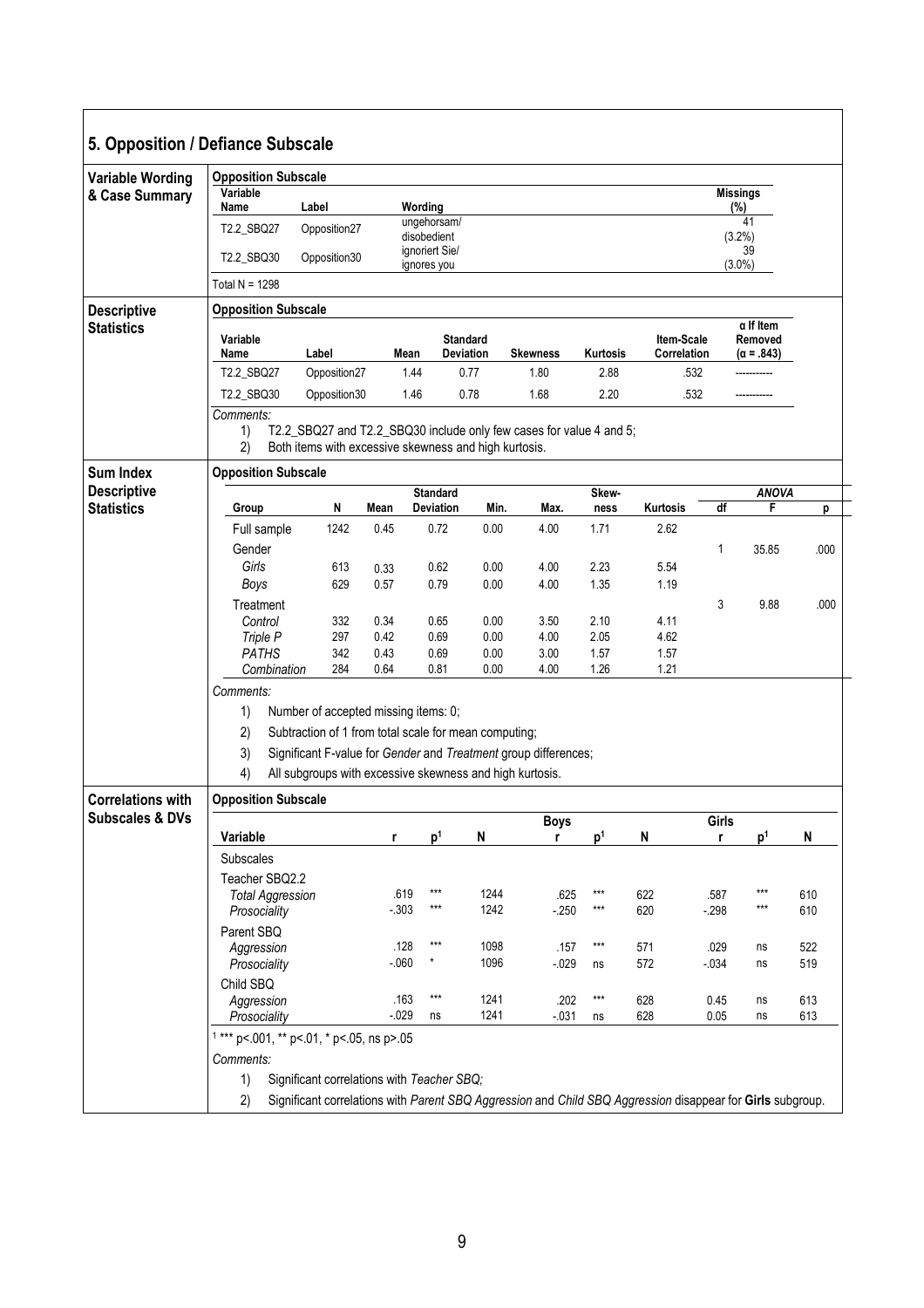| 6. Physical Aggression Subscale |
|---------------------------------|
|---------------------------------|

| <b>Variable Wording</b>                              | <b>Physical Aggression Subscale</b> |                                                                                   |                      |                              |                                              |      |          |                           |                                           |                        |      |
|------------------------------------------------------|-------------------------------------|-----------------------------------------------------------------------------------|----------------------|------------------------------|----------------------------------------------|------|----------|---------------------------|-------------------------------------------|------------------------|------|
| & Case Summary                                       | Variable<br>Name                    | Label                                                                             |                      | Wording                      |                                              |      |          |                           |                                           | <b>Missings</b><br>(%) |      |
|                                                      | T2.2_SBQ33                          | Physicalaggression33                                                              |                      | Prügeleien/                  |                                              |      |          |                           |                                           | 42                     |      |
|                                                      |                                     |                                                                                   |                      | fights<br>greift andere an/  |                                              |      |          |                           |                                           | (3.2%)<br>39           |      |
|                                                      | T2.2_SBQ34                          | Physicalaggression34                                                              |                      | attacks people               |                                              |      |          |                           |                                           | $(3.0\%)$              |      |
|                                                      | T2.2_SBQ35                          | Physicalaggression35                                                              |                      | kicks, bites, hits           | tritt, beißt, schlägt/                       |      |          |                           |                                           | 39<br>$(3.0\%)$        |      |
|                                                      | T2.2_SBQ36                          | Physicalaggression36                                                              |                      |                              | quält, tyrannisiert/<br>cruel, bullies, mean |      |          |                           |                                           | 39<br>$(3.0\%)$        |      |
|                                                      | Total N = 1298                      |                                                                                   |                      |                              |                                              |      |          |                           |                                           |                        |      |
| <b>Descriptive</b>                                   | <b>Physical Aggression Subscale</b> |                                                                                   |                      |                              |                                              |      |          |                           |                                           |                        |      |
| <b>Statistics</b>                                    | Variable<br>Name<br>Label           |                                                                                   | Mean                 | <b>Standard</b><br>Deviation | <b>Skewness</b>                              |      | Kurtosis | Item-Scale<br>Correlation | α If Item<br>Removed<br>$(\alpha = .915)$ |                        |      |
|                                                      | T2.2_SBQ33                          | Physicalaggression33                                                              |                      | 1.52                         | 0.85                                         | 1.66 |          | 2.26                      | .842                                      | .881                   |      |
|                                                      | T2.2_SBQ34                          | Physicalaggression34                                                              |                      | 1.47                         | 0.80                                         | 1.79 |          | 2.83                      | .890                                      | .860                   |      |
|                                                      | T2.2_SBQ35                          |                                                                                   | Physicalaggression35 | 1.34                         | 0.71                                         | 2.27 |          | 5.09                      | .860                                      | .873                   |      |
|                                                      | T2.2_SBQ36                          | Physicalaggression36                                                              |                      | 1.29                         | 0.63                                         | 2.43 |          | 5.98                      | .664                                      | .935                   |      |
|                                                      |                                     |                                                                                   |                      |                              |                                              |      |          |                           |                                           |                        |      |
|                                                      | Comments:                           |                                                                                   |                      |                              |                                              |      |          |                           |                                           |                        |      |
|                                                      |                                     |                                                                                   |                      |                              |                                              |      |          |                           |                                           |                        |      |
|                                                      | 1)                                  | All items include only very few cases for value 5;                                |                      |                              |                                              |      |          |                           |                                           |                        |      |
|                                                      | 2)                                  | High alpha-value, high item-scale-correlation;                                    |                      |                              |                                              |      |          |                           |                                           |                        |      |
|                                                      | 3)                                  | Item T2.2_SBQ36 with low item-scale-correlation and increased alpha when removed; |                      |                              |                                              |      |          |                           |                                           |                        |      |
|                                                      | 4)                                  | All items with excessive skewness and high kurtosis.                              |                      |                              |                                              |      |          |                           |                                           |                        |      |
|                                                      | <b>Physical Aggression Subscale</b> |                                                                                   |                      | <b>Standard</b>              |                                              |      | Skew-    |                           |                                           |                        |      |
|                                                      | Group                               | N                                                                                 | Mean                 | Deviation                    | Min.                                         | Max. | ness     | Kurtosis                  | df                                        | <b>ANOVA</b><br>F      | p    |
|                                                      | Full sample                         | 1247                                                                              | 0.40                 | 0.67                         | 0.00                                         | 4.00 | 2.02     | 4.23                      |                                           |                        |      |
|                                                      | Gender                              |                                                                                   |                      |                              |                                              |      |          |                           | 1                                         | 81.07                  |      |
|                                                      | Girls                               | 616                                                                               | 0.24                 | 0.50                         | 0.00                                         | 4.00 | 2.89     | 10.35                     |                                           |                        | .000 |
|                                                      | Boys                                | 631                                                                               | 0.57                 | 0.76                         | 0.00                                         | 4.00 | 1.51     | 1.99                      |                                           |                        |      |
|                                                      | Treatment                           |                                                                                   |                      |                              |                                              |      |          |                           | 3                                         | 4.45                   | .004 |
|                                                      | Control                             | 332                                                                               | 0.32                 | 0.57                         | 0.00                                         | 3.50 | 2.34     | 6.41                      |                                           |                        |      |
|                                                      | Triple P                            | 299                                                                               | 0.40                 | 0.70                         | 0.00                                         | 4.00 | 2.21     | 5.58                      |                                           |                        |      |
|                                                      | PATHS                               | 343                                                                               | 0.40                 | 0.64                         | 0.00                                         | 3.00 | 1.75     | 2.49                      |                                           |                        |      |
|                                                      | Combination                         | 286                                                                               | 0.52                 | 0.76                         | 0.00                                         | 3.75 | 1.71     | 2.55                      |                                           |                        |      |
|                                                      | Comments:                           |                                                                                   |                      |                              |                                              |      |          |                           |                                           |                        |      |
|                                                      | 1)                                  | Number of accepted missing items:1;                                               |                      |                              |                                              |      |          |                           |                                           |                        |      |
| Sum Index<br><b>Descriptive</b><br><b>Statistics</b> | 2)                                  | Subtraction of 1 from total scale for mean computing;                             |                      |                              |                                              |      |          |                           |                                           |                        |      |
|                                                      | 3)                                  | Significant F-value for Gender and Treatment group differences;                   |                      |                              |                                              |      |          |                           |                                           |                        |      |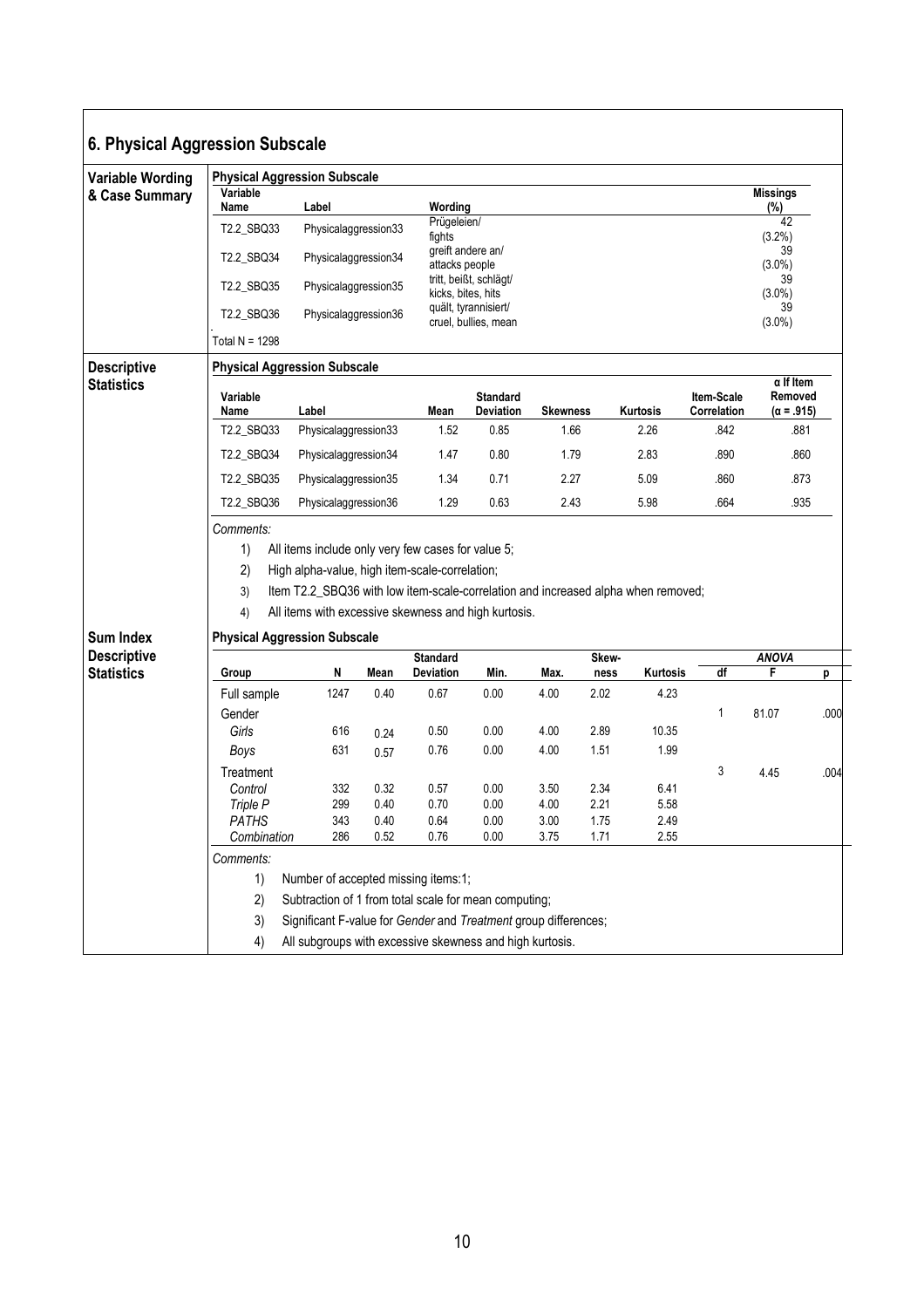| <b>Correlations with</b>   | <b>Physical Aggression Subscale</b>                                                              |         |                |      |             |                |     |              |       |     |  |  |
|----------------------------|--------------------------------------------------------------------------------------------------|---------|----------------|------|-------------|----------------|-----|--------------|-------|-----|--|--|
| <b>Subscales &amp; DVs</b> |                                                                                                  |         |                |      | <b>Boys</b> |                |     | <b>Girls</b> |       |     |  |  |
|                            | Variable                                                                                         | r       | $\mathbf{D}^1$ | N    |             | D <sup>1</sup> | N   |              | D     | N   |  |  |
|                            | <b>Subscales</b>                                                                                 |         |                |      |             |                |     |              |       |     |  |  |
|                            | Teacher SBQ                                                                                      |         |                |      |             |                |     |              |       |     |  |  |
|                            | <b>Total Aggression</b>                                                                          | .881    | $***$          | 1250 | .911        | ***            | 625 | .911         | $***$ | 625 |  |  |
|                            | Prosociality                                                                                     | $-335$  | $***$          | 1247 | $-257$      | $***$          | 622 | $-257$       | $***$ | 622 |  |  |
|                            | Parent SBQ                                                                                       |         |                |      |             |                |     |              |       |     |  |  |
|                            | Aggression                                                                                       | .156    | $***$          | 1102 | .141        | $**$           | 572 | .141         | $***$ | 572 |  |  |
|                            | Prosociality                                                                                     | $-0.37$ | ns             | 1100 | .011        | ns             | 573 | .011         | ns    | 573 |  |  |
|                            | Child SBQ                                                                                        |         |                |      |             |                |     |              |       |     |  |  |
|                            | Aggression                                                                                       | .248    | $***$          | 1246 | .295        | $***$          | 630 | .295         | $***$ | 630 |  |  |
|                            | Prosociality                                                                                     | $-061$  | $\star$        | 1246 | $-0.048$    | ns             | 630 | $-.048$      | ns    | 630 |  |  |
|                            | *** p <. 001, ** p <. 01, * p <. 05, ns p >. 05                                                  |         |                |      |             |                |     |              |       |     |  |  |
|                            | Comments:                                                                                        |         |                |      |             |                |     |              |       |     |  |  |
|                            | 1)<br>Significant correlations with Teacher SBQ, Parent SBQ Aggression and Child SBQ Aggression. |         |                |      |             |                |     |              |       |     |  |  |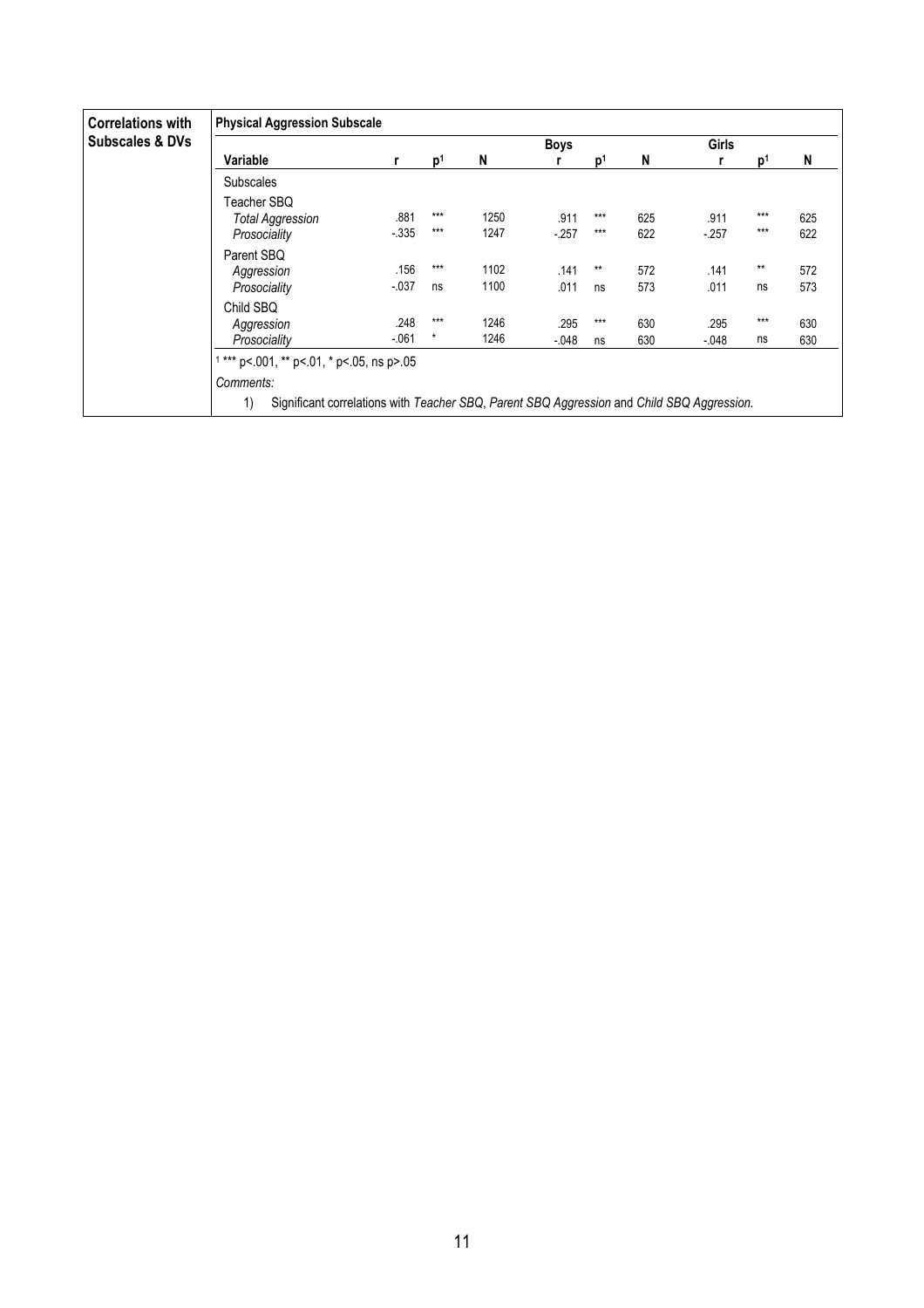| <b>7. Prosociality Subscale</b> |                                               |                                      |              |                                                      |                                                           |                                                                 |              |                     |              |                             |                        |  |
|---------------------------------|-----------------------------------------------|--------------------------------------|--------------|------------------------------------------------------|-----------------------------------------------------------|-----------------------------------------------------------------|--------------|---------------------|--------------|-----------------------------|------------------------|--|
| Variable Wording &              | <b>Prosociality Subscale</b>                  |                                      |              |                                                      |                                                           |                                                                 |              |                     |              |                             |                        |  |
| <b>Case Summary</b>             | Variable Name                                 | Label                                |              |                                                      | Wording                                                   |                                                                 |              |                     |              |                             | <b>Missings</b><br>(%) |  |
|                                 | T2.2_SBQ41                                    | Prosociality41                       |              |                                                      | hilft bei Durcheinander/                                  |                                                                 |              |                     |              |                             | 49<br>(3.8%)           |  |
|                                 | T2.2_SBQ42                                    | Prosociality42                       |              |                                                      | helps clear up a mess<br>Zank beenden/<br>stops a quarrel |                                                                 |              |                     |              | 51<br>$(3.9\%)$             |                        |  |
|                                 | T2.2_SBQ43                                    | Prosociality43                       |              | hilft verletztem Kind/<br>helps so who has been hurt |                                                           | 46<br>$(3.5\%)$                                                 |              |                     |              |                             |                        |  |
|                                 | T2.2 SBQ44                                    | Prosociality44                       |              | mitspielen/<br>invites to join a game                |                                                           |                                                                 |              |                     |              |                             | 51<br>$(3.9\%)$        |  |
|                                 | T2.2 SBQ45                                    | Prosociality45                       |              |                                                      | hilft aufzuheben/                                         | helps to pick up dropped objects                                |              |                     |              |                             | 53<br>$(4.1\%)$        |  |
|                                 | T2.2 SBQ46                                    | Prosociality46                       |              |                                                      | kümmert sich um Weinende/<br>comforts a crying child      |                                                                 |              |                     |              |                             | 53<br>$(4.1\%)$        |  |
|                                 | T2.2_SBQ49                                    | Prosociality47                       |              |                                                      | teilt mit anderen/                                        |                                                                 |              |                     |              |                             | 57<br>(4.4%)           |  |
|                                 | shares things with others<br>Total $N = 1298$ |                                      |              |                                                      |                                                           |                                                                 |              |                     |              |                             |                        |  |
| <b>Descriptive</b>              | <b>Prosociality Subscale</b>                  |                                      |              |                                                      |                                                           |                                                                 |              |                     |              |                             |                        |  |
| <b>Statistics</b>               | Variable                                      |                                      |              |                                                      | <b>Standard</b>                                           |                                                                 |              |                     | Item-Scale   | $\alpha$ If Item<br>Removed |                        |  |
|                                 | Name                                          | Label                                |              | Mean                                                 | <b>Deviation</b>                                          | <b>Skewness</b>                                                 | Kurtosis     |                     | Correlation  | $(\alpha = .917)$           |                        |  |
|                                 | T2.2_SBQ41                                    | Prosociality41                       |              | 3.07                                                 | 1.12                                                      | 0.44                                                            | $-0.69$      |                     | .732         | .907                        |                        |  |
|                                 | T2.2_SBQ42<br>Prosociality42                  |                                      |              | 3.06                                                 | 1.06                                                      | 0.01                                                            | $-0.58$      | .760                |              | .903                        |                        |  |
|                                 | T2.2_SBQ43<br>Prosociality43                  |                                      |              | 3.50                                                 | 1.00                                                      | $-0.21$                                                         | $-0.41$      | .808                |              | .898                        |                        |  |
|                                 | T2.2_SBQ44                                    | Prosociality44                       |              | 3.48                                                 | 0.86                                                      | $-0.30$                                                         | 0.04         |                     | .615         | .917                        |                        |  |
|                                 | T2.2_SBQ45                                    | Prosociality45                       |              | 3.17                                                 | 1.00                                                      | 0.00                                                            | $-0.57$      |                     | .777         | .901                        |                        |  |
|                                 | T2.2_SBQ46                                    | Prosociality46                       |              | 0.96<br>$-0.10$<br>$-0.40$<br>.836<br>3.40           |                                                           |                                                                 |              |                     |              | .895                        |                        |  |
|                                 | T2.2_SBQ49                                    | Prosociality47                       |              | 0.88<br>$-0.21$<br>.694<br>3.47<br>$-0.11$           |                                                           |                                                                 |              |                     | .909         |                             |                        |  |
|                                 | Comments:                                     |                                      |              |                                                      |                                                           |                                                                 |              |                     |              |                             |                        |  |
|                                 | 1)                                            |                                      |              |                                                      | High alpha value, high item-scale-correlation;            |                                                                 |              |                     |              |                             |                        |  |
|                                 | 2)                                            |                                      |              |                                                      | Item T2.2_SBQ44 with low item-scale-correlation.          |                                                                 |              |                     |              |                             |                        |  |
| Sum Index                       | <b>Prosociality Subscale</b>                  |                                      |              |                                                      |                                                           |                                                                 |              |                     |              |                             |                        |  |
| <b>Descriptive</b>              |                                               | N                                    |              | <b>Standard</b>                                      |                                                           |                                                                 | Skew-        |                     | df           | <b>ANOVA</b><br>F           |                        |  |
| <b>Statistics</b>               | Group<br>Full sample                          | 1236                                 | Mean<br>2.31 | Deviation<br>0.81                                    | Min.<br>0.00                                              | Max.<br>4.00                                                    | ness<br>0.14 | Kurtosis<br>$-0.43$ |              |                             | p                      |  |
|                                 | Gender                                        |                                      |              |                                                      |                                                           |                                                                 |              |                     | $\mathbf{1}$ | 152.90                      | .000                   |  |
|                                 | Girls                                         | 613                                  | 2.58         | 0.76                                                 | 0.00                                                      | 4.00                                                            | $-0.08$      | $-0.29$             |              |                             |                        |  |
|                                 | Boys                                          | 623                                  | 2.04         | 0.77                                                 | 0.14                                                      | 4.00                                                            | 0.42         | $-0.03$             |              |                             |                        |  |
|                                 | Treatment                                     |                                      |              |                                                      |                                                           |                                                                 |              |                     | 3            | 8.87                        | .000                   |  |
|                                 | Control                                       | 328                                  | 2.24         | 0.88                                                 | 0.14                                                      | 4.00                                                            | 0.17         | $-0.58$             |              |                             |                        |  |
|                                 | Triple P                                      | 295                                  | 2.15         | 0.75                                                 | 0.00                                                      | 4.00                                                            | 0.30         | 0.02                |              |                             |                        |  |
|                                 | <b>PATHS</b>                                  | 342                                  | 2.45         | 0.75                                                 | 0.43                                                      | 4.00                                                            | 0.00         | $-0.43$             |              |                             |                        |  |
|                                 | Combination                                   | 283                                  | 2.38         | 0.81                                                 | 0.14                                                      | 4.00                                                            | 0.17         | $-0.50$             |              |                             |                        |  |
|                                 | Comments:                                     |                                      |              |                                                      |                                                           |                                                                 |              |                     |              |                             |                        |  |
|                                 | 1)                                            | Number of accepted missing items: 2; |              |                                                      |                                                           |                                                                 |              |                     |              |                             |                        |  |
|                                 | 2)                                            |                                      |              |                                                      | Subtraction of 1 from total scale for mean computing;     |                                                                 |              |                     |              |                             |                        |  |
|                                 | 3)                                            |                                      |              |                                                      |                                                           | Significant F-value for Gender and Treatment group differences. |              |                     |              |                             |                        |  |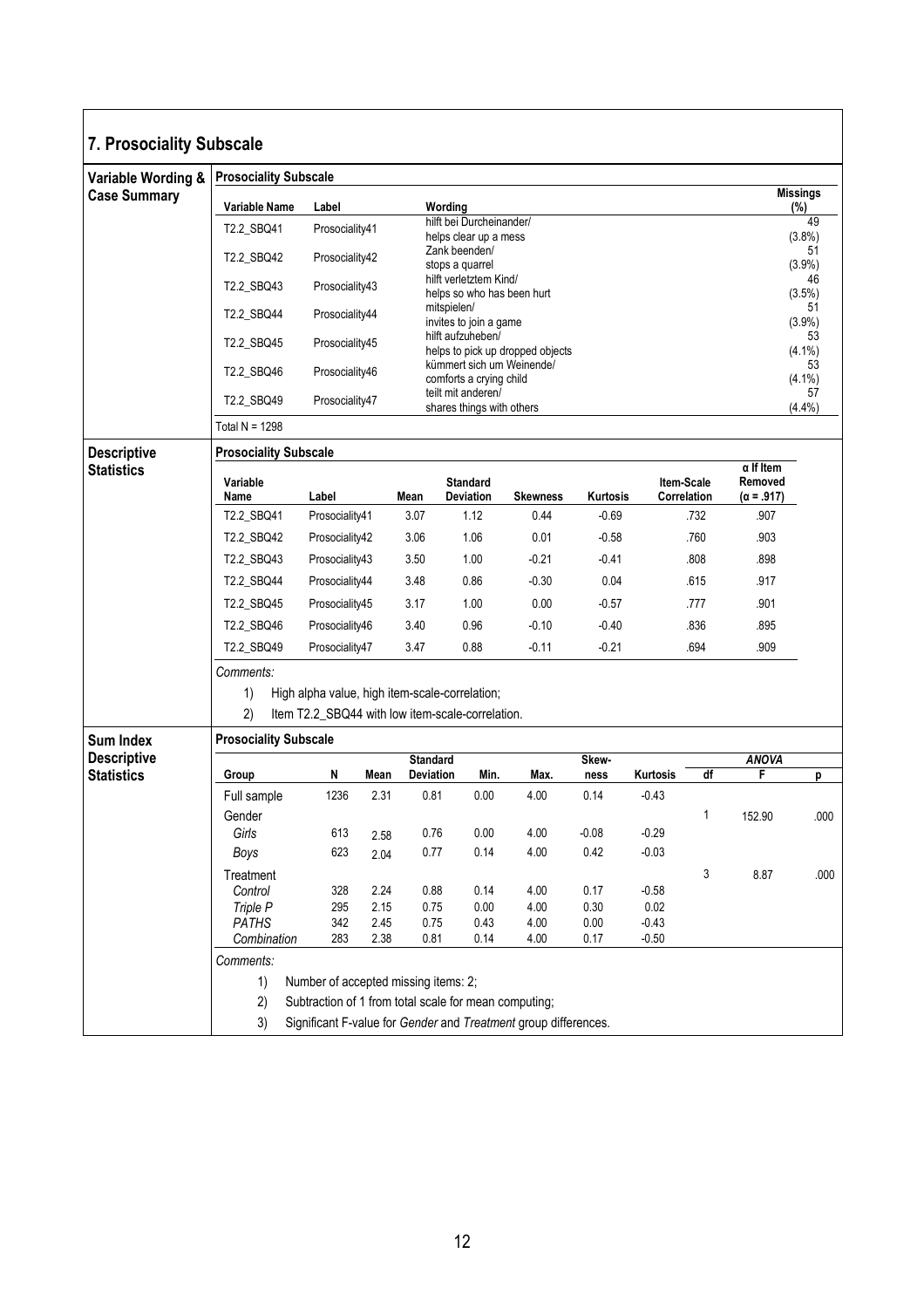| <b>Correlations with</b>   | <b>Prosociality Subscale</b>                                                                                          |                |                |              |                  |                    |            |                  |          |            |
|----------------------------|-----------------------------------------------------------------------------------------------------------------------|----------------|----------------|--------------|------------------|--------------------|------------|------------------|----------|------------|
| <b>Subscales &amp; DVs</b> |                                                                                                                       |                |                |              | Boys             |                    |            | Girls            |          |            |
|                            | Variable                                                                                                              |                | D <sup>1</sup> | N            |                  | D                  | N          |                  | n        | N          |
|                            | <b>Subscales</b>                                                                                                      |                |                |              |                  |                    |            |                  |          |            |
|                            | Teacher SBO<br><b>Total Aggression</b><br>Prosociality                                                                | $-322$         | ***            | 1245         | $-255$           | ***                | 621        | $-347$           | ***      | 612        |
|                            | Parent SBQ<br>Aggression<br>Prosociality                                                                              | $-058$<br>.148 | ns<br>$***$    | 1091<br>1089 | $-0.024$<br>.114 | ns<br>$***$        | 565<br>566 | $-0.005$<br>.079 | ns<br>ns | 522<br>519 |
|                            | Child SBQ<br>Aggression<br>Prosociality                                                                               |                | $***$<br>***   | 1235<br>1235 | $-0.049$<br>.117 | ns<br>$\star\star$ | 622<br>622 | $-0.056$<br>.007 | ns<br>ns | 613<br>613 |
|                            | $1***$ p<.001, ** p<.01, * p<.05, ns p>.05                                                                            |                |                |              |                  |                    |            |                  |          |            |
|                            | Comments:                                                                                                             |                |                |              |                  |                    |            |                  |          |            |
|                            | 1)<br>Significant correlation with Teacher SBQ;                                                                       |                |                |              |                  |                    |            |                  |          |            |
|                            | 2)<br>Significant correlations with Parent SBQ Prosociality and Child SBQ Prosociality disappears for Girls subgroup. |                |                |              |                  |                    |            |                  |          |            |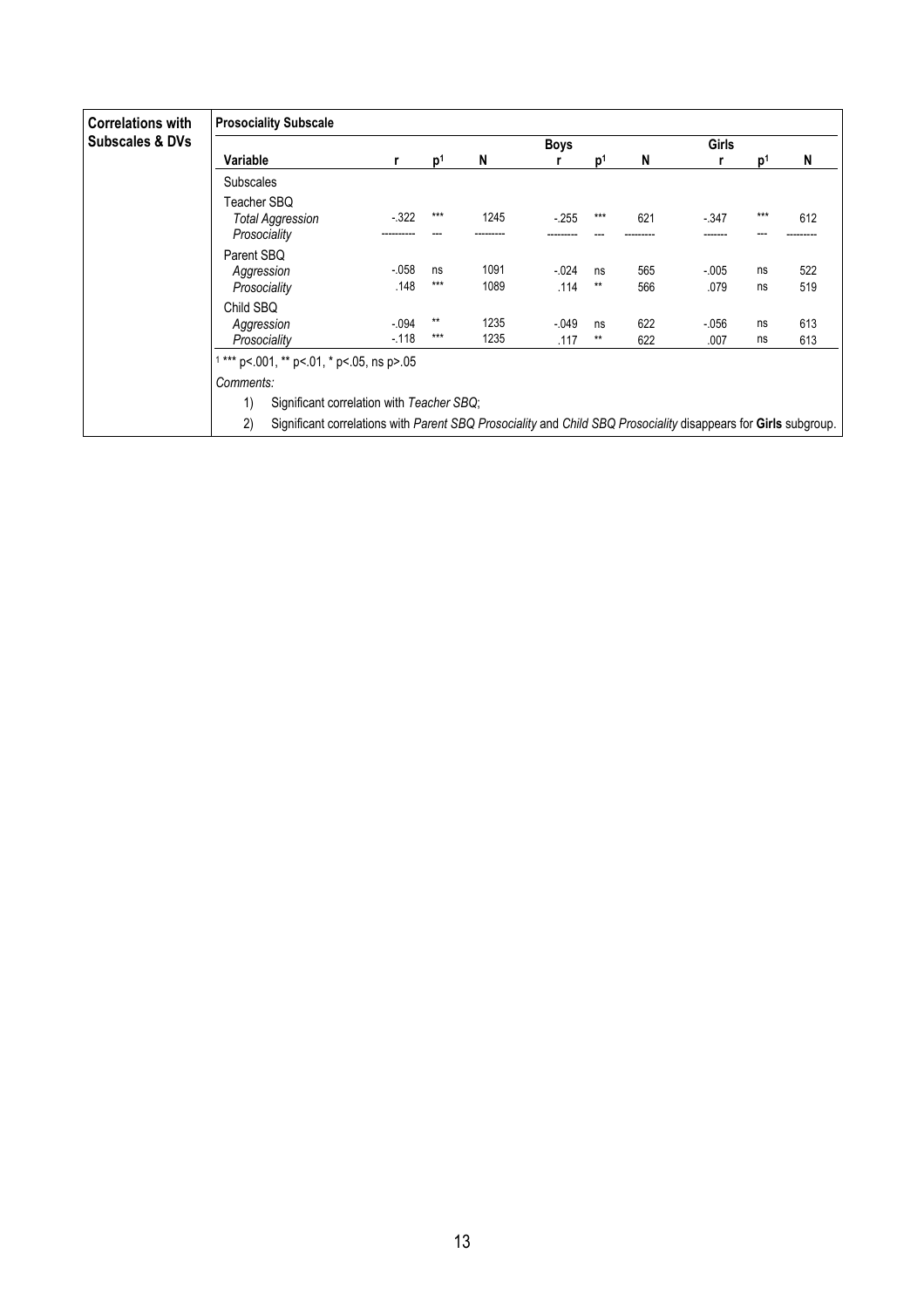| 8. Pro-active Aggression Subscale |  |
|-----------------------------------|--|
|-----------------------------------|--|

| <b>Variable Wording</b> | <b>Pro-active Aggression Subscale</b> |                                                               |      |                  |                                                       |              |                 |              |                   |                             |      |  |
|-------------------------|---------------------------------------|---------------------------------------------------------------|------|------------------|-------------------------------------------------------|--------------|-----------------|--------------|-------------------|-----------------------------|------|--|
| & Case Summary          | Variable<br>Name                      | Label                                                         |      | Wording          |                                                       |              |                 |              |                   | <b>Missings</b><br>(%)      |      |  |
|                         | T2.2_SBQ37                            | Proactiveaggression37                                         |      | bedroht/         |                                                       |              |                 |              |                   | 41                          |      |  |
|                         |                                       |                                                               |      | threatens people | veranlasst zu plagen/                                 |              |                 |              |                   | $(3.2\%)$<br>53             |      |  |
|                         | T2.2_SBQ50                            | Proactiveaggression50                                         |      |                  | encourages to pick on a particular child              |              | $(4.1\%)$       |              |                   |                             |      |  |
|                         | T2.2_SBQ51                            | Proactiveaggression51                                         |      |                  | versucht zu beherrschen/<br>tries to dominate         |              |                 |              |                   |                             |      |  |
|                         | T2.2_SBQ52                            | Proactiveaggression52                                         |      | schüchtert ein/  |                                                       |              |                 |              |                   | $(4.1\%)$<br>53             |      |  |
|                         |                                       |                                                               |      |                  | scares other children                                 |              |                 |              |                   | $(4.1\%)$                   |      |  |
| <b>Descriptive</b>      | <b>Pro-active Aggression Subscale</b> |                                                               |      |                  |                                                       |              |                 |              |                   |                             |      |  |
| <b>Statistics</b>       | Variable                              |                                                               |      |                  | <b>Standard</b>                                       |              |                 |              | <b>Item-Scale</b> | $\alpha$ If Item<br>Removed |      |  |
|                         | Label<br>Name<br>T2.2_SBQ37           |                                                               |      | Mean             | Deviation                                             |              | <b>Skewness</b> | Kurtosis     | Correlation       | $(\alpha = .867)$           |      |  |
|                         | Proactiveaggression37                 |                                                               | 1.26 | 0.60             |                                                       | 2.59         | 7.29            | .677         |                   | .852                        |      |  |
|                         | T2.2_SBQ50<br>Proactiveaggression50   |                                                               | 1.45 | 0.77             |                                                       | 1.84         | 3.38            | .717         | .831              |                             |      |  |
|                         | T2.2_SBQ51                            | Proactiveaggression51                                         |      | 1.59<br>1.34     | 0.90                                                  |              | 1.50            | 1.64         | .728              |                             | .838 |  |
|                         | T2.2_SBQ52                            | Proactiveaggression52                                         |      |                  | 0.69                                                  |              | 2.30            | 5.54         | .805              | .799                        |      |  |
|                         | Comments:                             |                                                               |      |                  |                                                       |              |                 |              |                   |                             |      |  |
|                         | 1)                                    | All items include only few cases for value 5;                 |      |                  |                                                       |              |                 |              |                   |                             |      |  |
|                         | 2)                                    |                                                               |      |                  | All items with excessive skewness and high kurtosis;  |              |                 |              |                   |                             |      |  |
| <b>Sum Index</b>        | <b>Pro-active Aggression Subscale</b> |                                                               |      |                  |                                                       |              |                 |              |                   |                             |      |  |
| <b>Descriptive</b>      |                                       |                                                               |      | <b>Standard</b>  |                                                       |              | Skew-           |              |                   | <b>ANOVA</b>                |      |  |
| <b>Statistics</b>       | Group                                 | N                                                             | Mean | <b>Deviation</b> | Min.                                                  | Max.         | ness            | Kurtosis     | df                | F                           | р    |  |
|                         | Full sample                           | 1236                                                          | 0.41 | 0.63             | 0.00                                                  | 4.00         | 1.92            | 4.02         |                   |                             |      |  |
|                         | Gender                                |                                                               |      |                  |                                                       |              |                 |              | 1                 | 0.41                        | .520 |  |
|                         | Girls                                 | 614<br>622                                                    | 0.43 | 0.62<br>0.64     | 0.00<br>0.00                                          | 4.00<br>3.75 | 1.90<br>1.95    | 4.14<br>3.97 |                   |                             |      |  |
|                         | Boys                                  |                                                               | 0.40 |                  |                                                       |              |                 |              | 3                 |                             |      |  |
|                         | Treatment<br>Control                  | 324                                                           | 0.29 | 0.53             | 0.00                                                  | 3.00         | 2.19            | 5.00         |                   | 7.20                        | .000 |  |
|                         | Triple P                              | 297                                                           | 0.40 | 0.66             | 0.00                                                  | 4.00         | 2.26            | 6.24         |                   |                             |      |  |
|                         | <b>PATHS</b>                          | 343                                                           | 0.50 | 0.69             | 0.00                                                  | 3.25         | 1.64            | 2.32         |                   |                             |      |  |
|                         | Combination                           | 284                                                           | 0.47 | 0.62             | 0.00                                                  | 3.25         | 1.63            | 2.80         |                   |                             |      |  |
|                         | Comments:                             |                                                               |      |                  |                                                       |              |                 |              |                   |                             |      |  |
|                         | 1)                                    | Number of accepted missing items: 1;                          |      |                  |                                                       |              |                 |              |                   |                             |      |  |
|                         | 2)                                    |                                                               |      |                  | Subtraction of 1 from total scale for mean computing; |              |                 |              |                   |                             |      |  |
|                         | 3)                                    |                                                               |      |                  | Significant F-value for Treatment group differences;  |              |                 |              |                   |                             |      |  |
|                         |                                       | 4)<br>Excessive skewness and high kurtosis for all subgroups. |      |                  |                                                       |              |                 |              |                   |                             |      |  |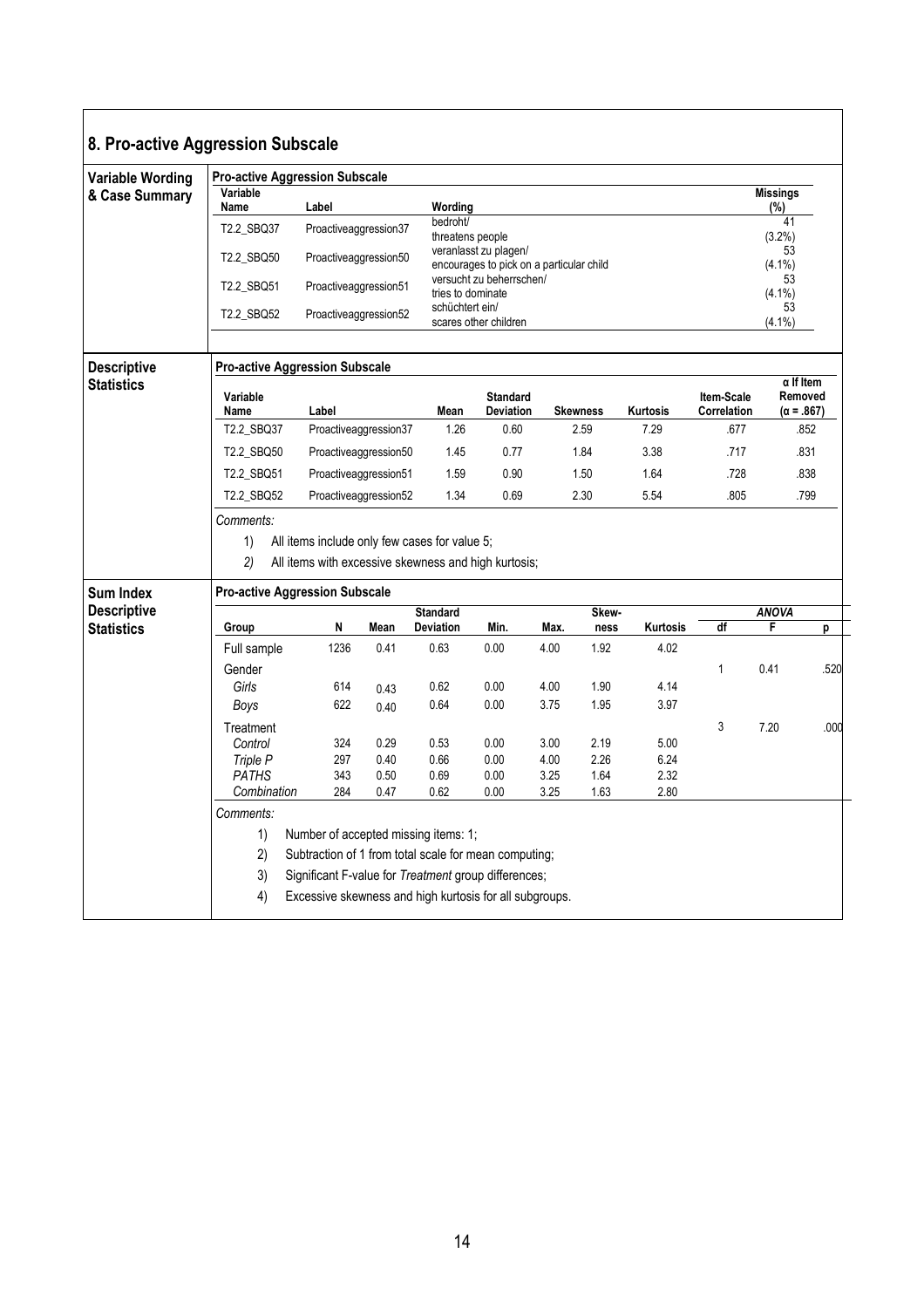| <b>Correlations with</b>   | <b>Pro-active Aggression Subscale</b>                                                                 |                  |                |              |                |                |            |                  |                |            |  |
|----------------------------|-------------------------------------------------------------------------------------------------------|------------------|----------------|--------------|----------------|----------------|------------|------------------|----------------|------------|--|
| <b>Subscales &amp; DVs</b> |                                                                                                       |                  |                |              | Boys           |                |            | <b>Girls</b>     |                |            |  |
|                            | Variable                                                                                              | r                | D <sup>1</sup> | N            |                | ים             | N          |                  | D              | N          |  |
|                            | <b>Subscales</b>                                                                                      |                  |                |              |                |                |            |                  |                |            |  |
|                            | Teacher SBQ<br><b>Total Aggression</b><br>Prosociality                                                | .876<br>$-249$   | $***$<br>$***$ | 1247<br>1243 | .881<br>$-214$ | $***$<br>$***$ | 622<br>618 | .904<br>$-0.330$ | $***$<br>$***$ | 613<br>613 |  |
|                            | Parent SBQ<br>Aggression<br>Prosociality                                                              | .140<br>$-0.010$ | $***$<br>ns    | 1091<br>1089 | .148<br>.034   | ***<br>ns      | 564<br>565 | .134<br>$-067$   | $***$<br>ns    | 523<br>520 |  |
|                            | Child SBQ<br>Aggression<br>Prosociality                                                               | .185<br>.030     | $***$<br>ns    | 1235<br>1235 | .233<br>.010   | $***$<br>ns    | 621<br>621 | .135<br>.052     | $***$<br>ns    | 614<br>614 |  |
|                            | *** p <. 001, ** p <. 01, * p <. 05, ns p >. 05<br>Comments:                                          |                  |                |              |                |                |            |                  |                |            |  |
|                            | Significant correlations with Teacher SBQ, with Parent SBQ Aggression and Child SBQ Aggression.<br>1) |                  |                |              |                |                |            |                  |                |            |  |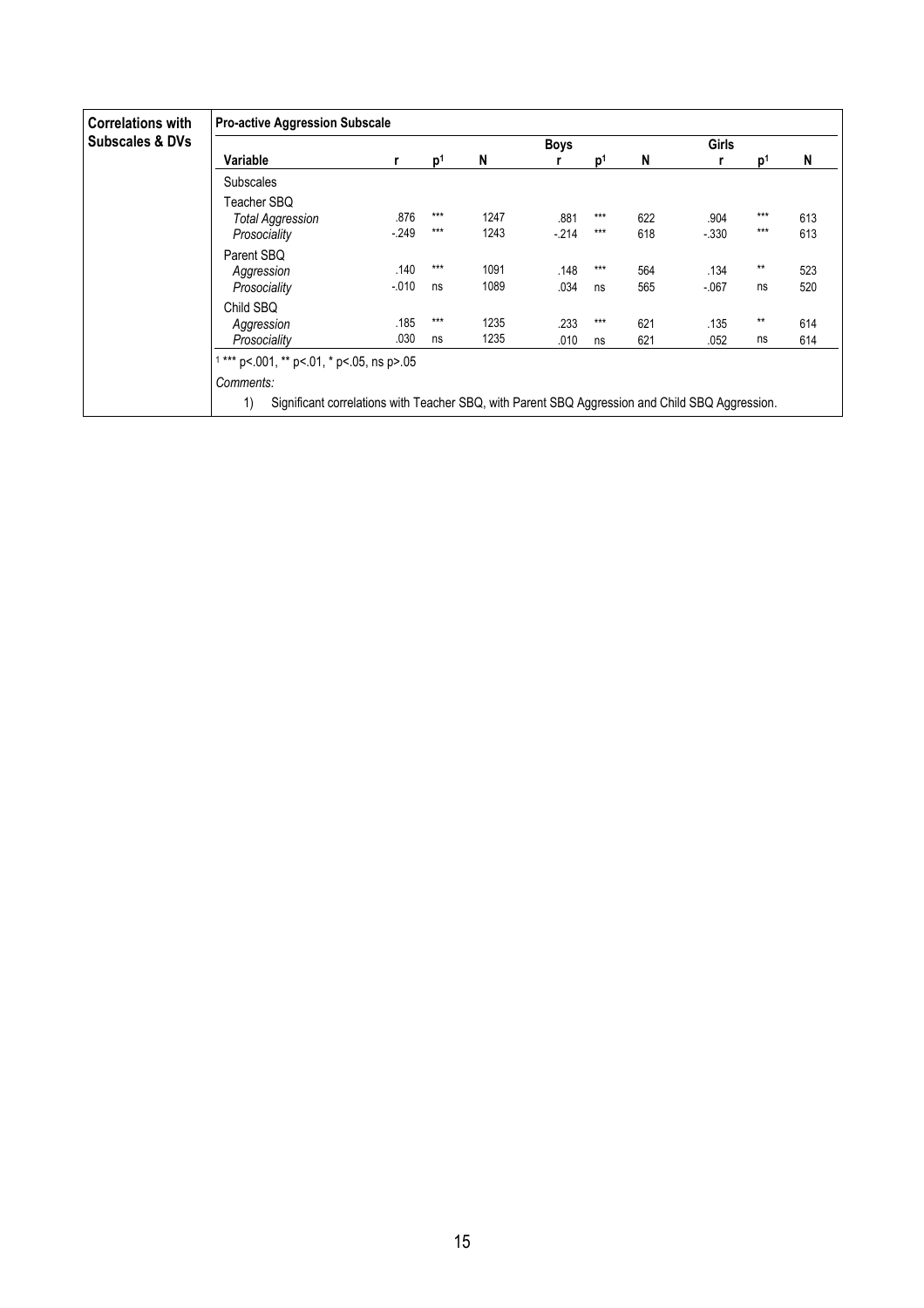| Variable Wording &                                     | <b>Reactive Aggression Subscale</b>                                                                                                                           |                                                              |                      |                                                                                                                                                                                                               |                                                                                                           |                  |                 |              |                                  |                |                                                  |  |
|--------------------------------------------------------|---------------------------------------------------------------------------------------------------------------------------------------------------------------|--------------------------------------------------------------|----------------------|---------------------------------------------------------------------------------------------------------------------------------------------------------------------------------------------------------------|-----------------------------------------------------------------------------------------------------------|------------------|-----------------|--------------|----------------------------------|----------------|--------------------------------------------------|--|
| <b>Case Summary</b>                                    | <b>Variable Name</b>                                                                                                                                          | Label                                                        |                      | Wording                                                                                                                                                                                                       |                                                                                                           |                  |                 |              |                                  |                | <b>Missings</b><br>(%)                           |  |
|                                                        | T2.2_SBQ53                                                                                                                                                    |                                                              | Reactiveaggression53 |                                                                                                                                                                                                               | ggressive wenn geneckt/                                                                                   |                  |                 |              |                                  |                | 49<br>$(3.8\%)$                                  |  |
|                                                        | T2.2_SBQ54                                                                                                                                                    |                                                              | Reactiveaggression54 |                                                                                                                                                                                                               | aggressive manner when teased<br>ggressive wenn weggenommen/<br>aggressive manner when something is taken |                  |                 |              |                                  |                |                                                  |  |
|                                                        | T2.2_SBQ55                                                                                                                                                    |                                                              | Reactiveaggression55 |                                                                                                                                                                                                               | qqressive wenn widersprochen/<br>aggressive when contradicted                                             |                  |                 |              |                                  |                | 48<br>(3.7%)                                     |  |
|                                                        | Total N = 1298                                                                                                                                                |                                                              |                      |                                                                                                                                                                                                               |                                                                                                           |                  |                 |              |                                  |                |                                                  |  |
| <b>Descriptive</b>                                     | <b>Reactive Aggression Subscale</b>                                                                                                                           |                                                              |                      |                                                                                                                                                                                                               |                                                                                                           |                  |                 |              |                                  |                |                                                  |  |
| <b>Statistics</b>                                      | Variable<br>Name                                                                                                                                              | Label                                                        |                      | Mean                                                                                                                                                                                                          | <b>Standard</b><br>Deviation                                                                              |                  | <b>Skewness</b> | Kurtosis     | <b>Item-Scale</b><br>Correlation |                | $\alpha$ If Item<br>Removed<br>$(\alpha = .933)$ |  |
|                                                        | T2.2_SBQ53                                                                                                                                                    | Reactiveaggression53                                         |                      | 1.95                                                                                                                                                                                                          | 1.01                                                                                                      |                  | 0.75            | $-0.34$      |                                  | .871           | .896                                             |  |
|                                                        | T2.2_SBQ54                                                                                                                                                    | 0.98<br>Reactiveaggression54<br>1.98<br>0.67<br>$-0.39$      |                      |                                                                                                                                                                                                               |                                                                                                           |                  |                 |              |                                  | .882           | .887                                             |  |
|                                                        | T2.2_SBQ55                                                                                                                                                    | 1.75<br>0.92<br>1.09<br>0.48<br>.836<br>Reactiveaggression55 |                      |                                                                                                                                                                                                               |                                                                                                           |                  |                 |              |                                  |                | .923                                             |  |
| Sum Index                                              | Comments:<br>1)<br>All items include only few cases for value 5;<br>2)<br>High alpha-value and item-scale-correlation;<br><b>Reactive Aggression Subscale</b> |                                                              |                      |                                                                                                                                                                                                               |                                                                                                           |                  |                 |              |                                  |                |                                                  |  |
| <b>Descriptive</b><br><b>Statistics</b>                |                                                                                                                                                               |                                                              |                      | <b>Standard</b>                                                                                                                                                                                               |                                                                                                           |                  | Skew-           |              |                                  | <b>ANOVA</b>   |                                                  |  |
|                                                        | Group                                                                                                                                                         | N                                                            | Mean                 | <b>Deviation</b>                                                                                                                                                                                              | Min.                                                                                                      | Max.             | ness            | Kurtosis     | df                               | F              | р                                                |  |
|                                                        | Full sample<br>Gender                                                                                                                                         | 1239                                                         | 0.89                 | 0.91                                                                                                                                                                                                          | 0                                                                                                         | 4.00             | 0.83            | 0.04         | 1                                | 25.53          | .000                                             |  |
|                                                        | Girls                                                                                                                                                         | 613                                                          | 0.76                 | 0.84                                                                                                                                                                                                          | 0                                                                                                         | 4.00             | 0.87            | 0.04         |                                  |                |                                                  |  |
|                                                        | Boys                                                                                                                                                          | 626                                                          | 1.02                 | 0.96                                                                                                                                                                                                          | 0                                                                                                         | 4.00             | 0.75            | $-0.12$      |                                  |                |                                                  |  |
|                                                        | Treatment                                                                                                                                                     |                                                              |                      |                                                                                                                                                                                                               |                                                                                                           |                  |                 |              | 3                                | 9.37           | .000                                             |  |
|                                                        | Control<br>Triple P                                                                                                                                           | 328<br>296                                                   | 0.67<br>0.95         | 0.89<br>0.99                                                                                                                                                                                                  | 0<br>0                                                                                                    | 3.33<br>4.00     | 1.16<br>0.87    | 0.28<br>0.12 |                                  |                |                                                  |  |
|                                                        | <b>PATHS</b>                                                                                                                                                  | 343                                                          | 0.94                 | 0.86                                                                                                                                                                                                          | 0                                                                                                         | 3.67             | 0.66            | $-0.29$      |                                  |                |                                                  |  |
|                                                        | Combination                                                                                                                                                   | 284                                                          | 1.03                 | 0.86                                                                                                                                                                                                          | 0                                                                                                         | 4.00             | 0.69            | 0.30         |                                  |                |                                                  |  |
|                                                        | Comments:<br>1)<br>2)<br>3)<br>4)                                                                                                                             |                                                              |                      | Number of accepted missing items: 1;<br>Subtraction of 1 from total scale for mean computing;<br>Significant F-value for Gender and Treatment group differences;<br>Control subgroup with excessive skewness. |                                                                                                           |                  |                 |              |                                  |                |                                                  |  |
| <b>Correlations with</b><br><b>Subscales &amp; DVs</b> | <b>Reactive Aggression Subscale</b>                                                                                                                           |                                                              |                      |                                                                                                                                                                                                               |                                                                                                           |                  |                 |              |                                  |                |                                                  |  |
|                                                        | Variable                                                                                                                                                      |                                                              | r                    | p <sup>1</sup>                                                                                                                                                                                                | N                                                                                                         | <b>Boys</b><br>r | p <sup>1</sup>  | N            | Girls<br>r                       | p <sup>1</sup> | N                                                |  |
|                                                        | Subscales                                                                                                                                                     |                                                              |                      |                                                                                                                                                                                                               |                                                                                                           |                  |                 |              |                                  |                |                                                  |  |
|                                                        | Teacher SBQ2.2                                                                                                                                                |                                                              |                      |                                                                                                                                                                                                               |                                                                                                           |                  |                 |              |                                  |                |                                                  |  |
|                                                        | <b>Total Aggression</b>                                                                                                                                       |                                                              |                      | ***<br>.853<br>***<br>$-259$                                                                                                                                                                                  | 1249<br>1246                                                                                              | .856             | ***             | 624<br>622   | .845                             | ***            | 661<br>612                                       |  |
|                                                        | Prosociality<br>Parent SBQ                                                                                                                                    |                                                              |                      |                                                                                                                                                                                                               |                                                                                                           | $-205$           |                 |              | $-253$                           |                |                                                  |  |
|                                                        | Aggression                                                                                                                                                    |                                                              |                      | ***<br>.115                                                                                                                                                                                                   | 1094                                                                                                      | .128             |                 | 568          | .046                             | ns             | 522                                              |  |
|                                                        | Prosociality                                                                                                                                                  |                                                              | $-0.30$              | ns                                                                                                                                                                                                            | 1092                                                                                                      | .033             | ns              | 569          | $-052$                           | ns             | 519                                              |  |
|                                                        | Child SBQ                                                                                                                                                     |                                                              |                      | $***$<br>.199                                                                                                                                                                                                 | 1238                                                                                                      |                  | ***             |              |                                  |                |                                                  |  |
|                                                        |                                                                                                                                                               |                                                              |                      |                                                                                                                                                                                                               |                                                                                                           | .250             |                 | 625          | .086                             |                | 613                                              |  |
|                                                        | Aggression<br>Prosociality                                                                                                                                    |                                                              |                      | $-0.054$<br>ns                                                                                                                                                                                                | 1238                                                                                                      | $-0.048$         | ns              | 625          | $-008$                           | ns             | 613                                              |  |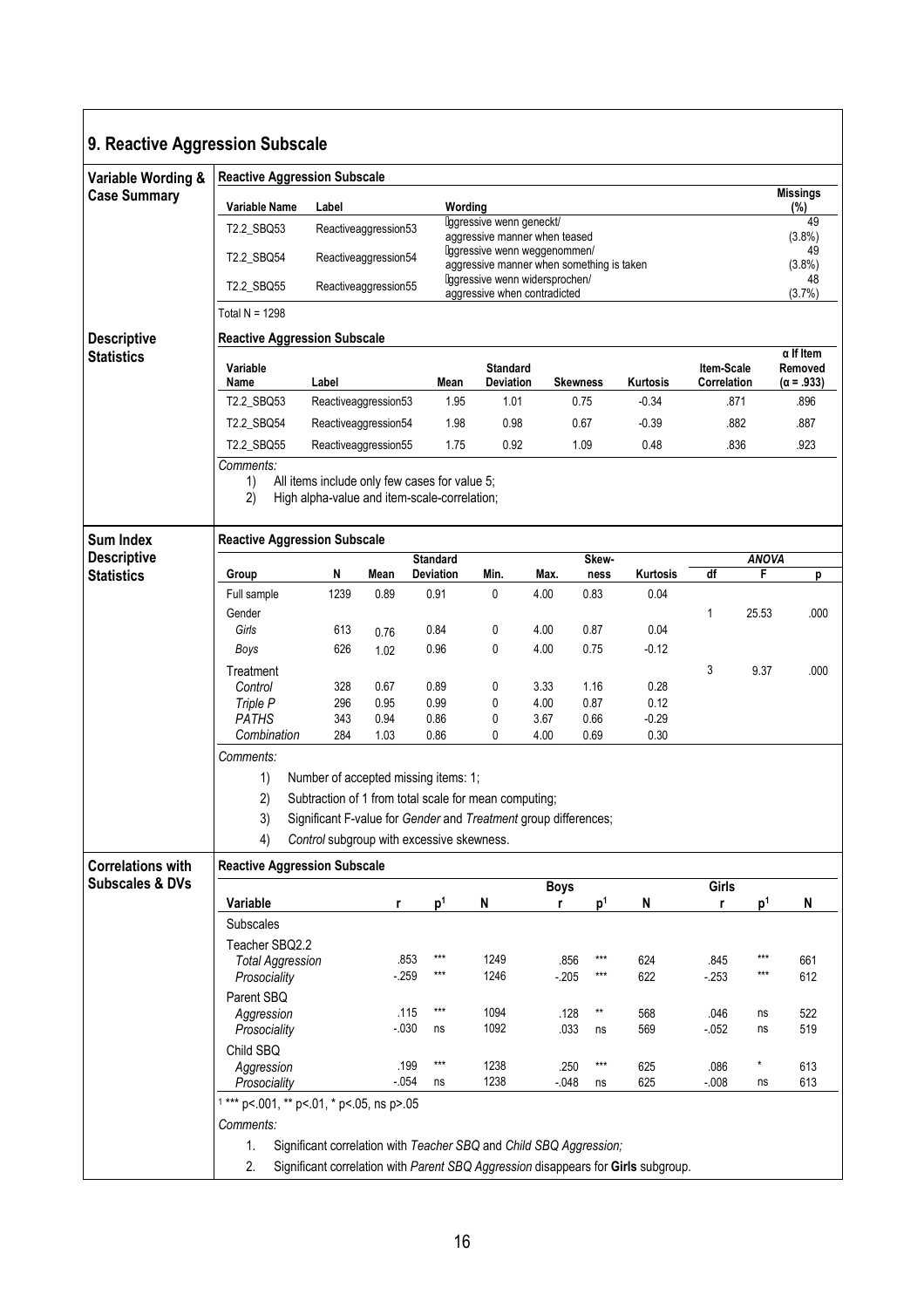## 10. Aggression Subscale

| Variable Wording &                      | <b>Aggression Subscale</b> |                                                                                      |                    |                                                                            |                 |              |                 |                             |  |  |  |  |  |
|-----------------------------------------|----------------------------|--------------------------------------------------------------------------------------|--------------------|----------------------------------------------------------------------------|-----------------|--------------|-----------------|-----------------------------|--|--|--|--|--|
| <b>Case Summary</b>                     | Variable<br>Name           | Label                                                                                | Wording            |                                                                            |                 |              |                 | Missings<br>(%)             |  |  |  |  |  |
|                                         |                            |                                                                                      | Prügeleien/        |                                                                            |                 |              |                 | 42                          |  |  |  |  |  |
|                                         | T2.2_SBQ33                 | Physicalaggression33                                                                 | fights             |                                                                            |                 |              |                 | $(3.2\%)$                   |  |  |  |  |  |
|                                         | T2.2_SBQ34                 | Physicalaggression34                                                                 | greift andere an/  |                                                                            |                 |              |                 | 39                          |  |  |  |  |  |
|                                         |                            |                                                                                      | attacks people     | tritt, beißt, schlägt/                                                     |                 |              |                 | $(3.0\%)$<br>39             |  |  |  |  |  |
|                                         | T2.2_SBQ35                 | Physicalaggression35                                                                 | kicks, bites, hits |                                                                            |                 |              |                 | $(3.0\%)$                   |  |  |  |  |  |
|                                         | T2.2_SBQ36                 | Physicalaggression36                                                                 | cruel. mean        | quält, tyrannisiert/                                                       |                 |              | 39<br>$(3.0\%)$ |                             |  |  |  |  |  |
|                                         | T2.2_SBQ37                 | Proactiveaggression37                                                                | bedroht/           |                                                                            |                 |              | 41<br>$(3.2\%)$ |                             |  |  |  |  |  |
|                                         |                            |                                                                                      | threatens people   | veranlasst zu plagen/                                                      |                 |              | 53              |                             |  |  |  |  |  |
|                                         | T2.2_SBQ50                 | Proactiveaggression50                                                                |                    | encourages to pick on a particular child                                   |                 | $(4.1\%)$    |                 |                             |  |  |  |  |  |
|                                         | T2.2_SBQ51                 | Proactiveaggression51                                                                | tries to dominate  | versucht zu beherrschen/                                                   |                 |              |                 | 53<br>$(4.1\%)$             |  |  |  |  |  |
|                                         | T2.2_SBQ52                 | Proactiveaggression52                                                                | schüchtert ein/    | scares other children                                                      |                 |              | 53<br>$(4.1\%)$ |                             |  |  |  |  |  |
|                                         | T2.2_SBQ53                 | Reactiveaggression53                                                                 |                    | aggressiv wenn geneckt/<br>aggressive manner when teased                   |                 |              | 49<br>(3.8%)    |                             |  |  |  |  |  |
|                                         | T2.2_SBQ54                 | Reactiveaggression54                                                                 |                    | aggressiv wenn weggenommen/                                                |                 |              | 49              |                             |  |  |  |  |  |
|                                         |                            |                                                                                      |                    | aggressive manner when something is taken<br>aggressiv wenn widersprochen/ |                 | (3.8%)<br>48 |                 |                             |  |  |  |  |  |
|                                         | T2.2_SBQ55                 | Reactiveaggression55                                                                 |                    | aggressive when contradicted                                               |                 |              |                 | $(3.7\%)$                   |  |  |  |  |  |
|                                         | Total N = 1298             |                                                                                      |                    |                                                                            |                 |              |                 |                             |  |  |  |  |  |
| <b>Descriptive</b><br><b>Statistics</b> | Variable                   |                                                                                      |                    | <b>Standard</b>                                                            |                 |              | Item-Scale      | $\alpha$ If Item<br>Removed |  |  |  |  |  |
|                                         | Name                       | Label                                                                                | Mean               | Deviation                                                                  | <b>Skewness</b> | Kurtosis     | Correlation     | $(\alpha = .932)$           |  |  |  |  |  |
|                                         | T2.2_SBQ33                 | Physicalaggression33                                                                 | 1.52               | 0.85                                                                       | 1.66            | 2.26         | .740            | .925                        |  |  |  |  |  |
|                                         | T2.2_SBQ34                 | Physicalaggression34                                                                 | 1.47               | 0.80                                                                       | 1.79            | 2.83         | .769            | .924                        |  |  |  |  |  |
|                                         | T2.2_SBQ35                 | Physicalaggression35                                                                 | 1.34               | 0.71                                                                       | 2.27            | 5.09         | .742            | .926                        |  |  |  |  |  |
|                                         | T2.2_SBQ36                 | Physicalaggression36                                                                 | 1.29               | 0.63<br>2.43                                                               |                 | 5.98         | .738            | .926                        |  |  |  |  |  |
|                                         | T2.2_SBQ37                 | Proactiveaggression37                                                                | 1.26               | 0.60                                                                       | 2.59            | 7.29         | .771            | .926                        |  |  |  |  |  |
|                                         | T2.2_SBQ50                 | Proactiveaggression50                                                                | 1.45               | 0.77                                                                       | 1.84            | 3.38         | .638            | .929                        |  |  |  |  |  |
|                                         | T2.2_SBQ51                 | Proactiveaggression51                                                                | 1.59               | 0.90                                                                       | 1.50            | 1.64         | .668            | .929                        |  |  |  |  |  |
|                                         | T2.2_SBQ52                 | Proactiveaggression52                                                                | 1.34               | 0.69                                                                       | 2.30            | 5.54         | .734            | .926                        |  |  |  |  |  |
|                                         | T2.2_SBQ53                 | Reactiveaggression53                                                                 | 1.95               | 1.01                                                                       | 0.75            | $-0.34$      | .755            | .925                        |  |  |  |  |  |
|                                         | T2.2_SBQ54                 | Reactiveaggression54                                                                 | 1.98               | 0.98                                                                       | 0.67            | $-0.39$      | .747            | .925                        |  |  |  |  |  |
|                                         | T2.2_SBQ55                 | Reactiveaggression55                                                                 | 1.75               | 0.92                                                                       | 1.09            | 0.48         | .729            | .926                        |  |  |  |  |  |
|                                         | Comments :                 |                                                                                      |                    |                                                                            |                 |              |                 |                             |  |  |  |  |  |
|                                         | 1)                         | All items include only few cases for value 5;                                        |                    |                                                                            |                 |              |                 |                             |  |  |  |  |  |
|                                         |                            |                                                                                      |                    |                                                                            |                 |              |                 |                             |  |  |  |  |  |
|                                         | 2)                         | All items with excessive skewness and high kurtosis except T2.2_SBQ53 and T2.2SBQ54; |                    |                                                                            |                 |              |                 |                             |  |  |  |  |  |
|                                         | 3)                         | High alpha-value, high item-scale-correlation.                                       |                    |                                                                            |                 |              |                 |                             |  |  |  |  |  |